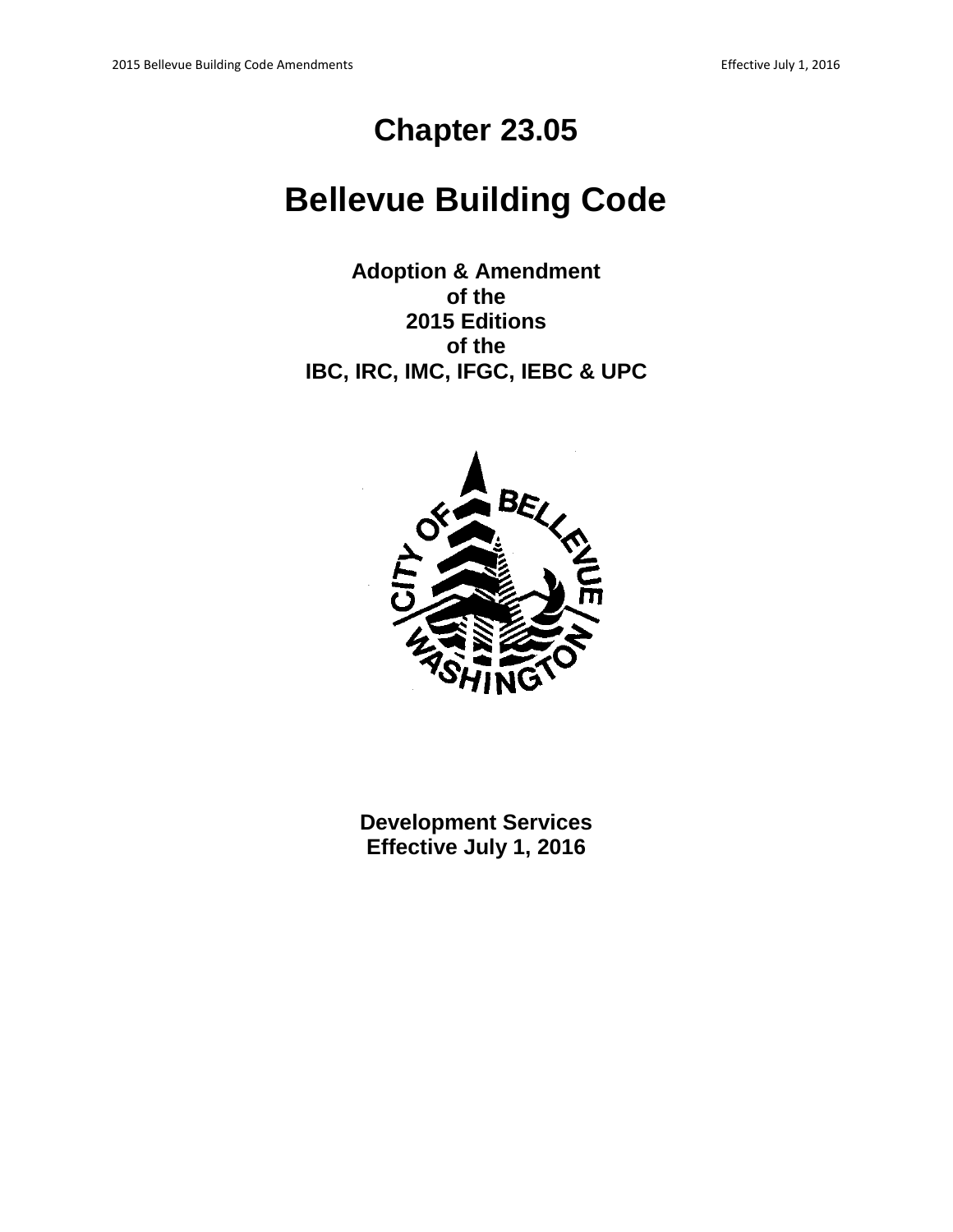**Copies of the Bellevue Building Code which include amendments to the 2015 IBC, IRC, IMC, IFGC, IEBC and UPC can be obtained from:**

**Development Service City of Bellevue 450-110th Ave NE, Bellevue, WA 98009-9012 www.cityofbellevue.org/doc\_library.htm**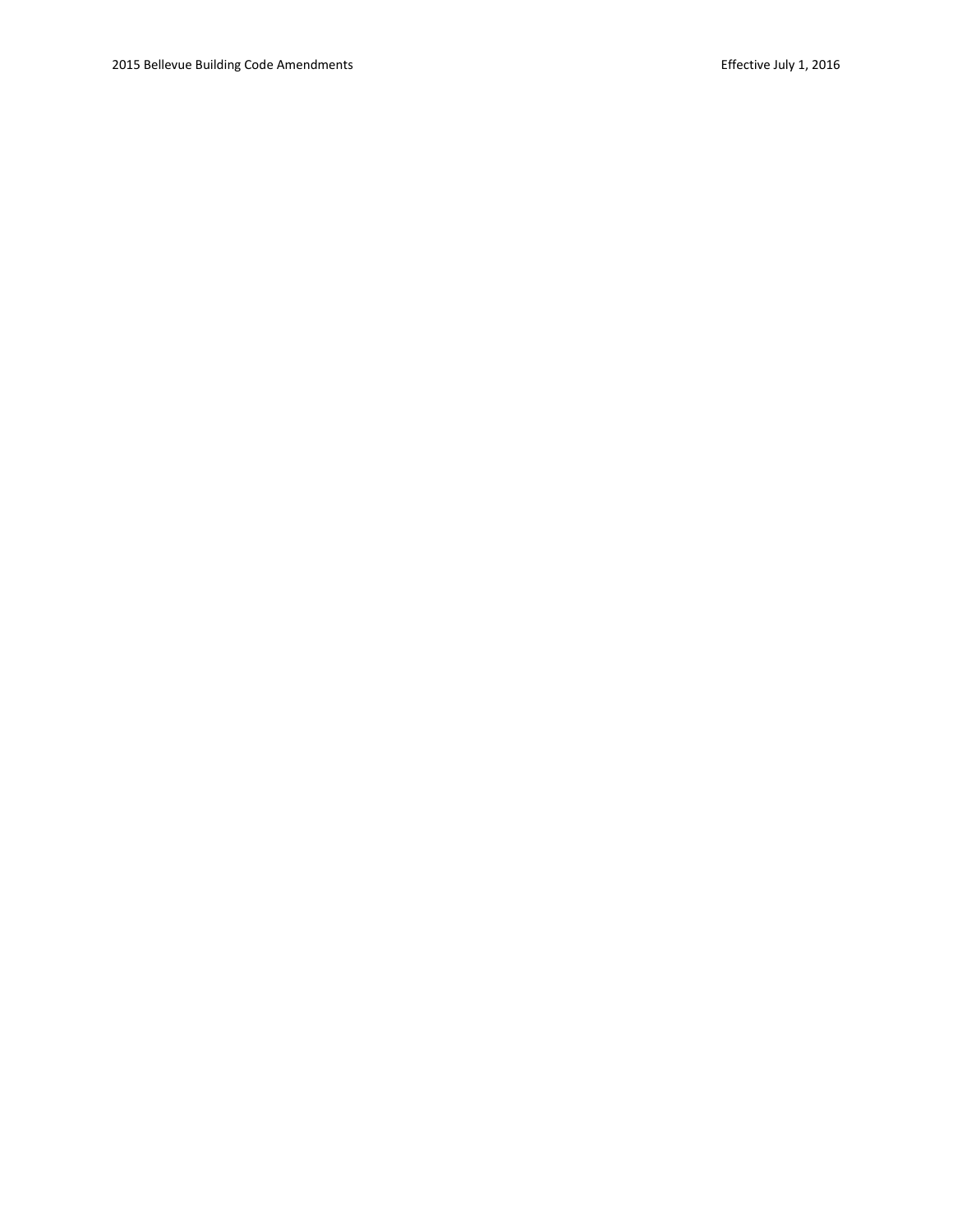# **Chapter 23.05**

# **CONSTRUCTION CODE ADMINISTRATION**

Sections:

- 23.05.010 Purpose.
- 23.05.020 Scope.
- 23.05.030 Exemption from state notice requirements.
- 23.05.040 Applicability.
- 23.05.050 Existing structures.
- 23.05.060 Definitions.
- 23.05.070 Authority.
- 23.05.080 Duties and powers of building official.
- 23.05.090 Permits required.
- 23.05.100 Permit issuance.
- 23.05.105 Construction documents.
- 23.05.110 Temporary structures and uses.
- 23.05.120 Fees.
- 23.05.130 Inspections.
- 23.05.140 Certificate of occupancy.
- 23.05.150 Service utilities.
- 23.05.160 Hearing examiner.
- 23.05.170 Violations.
- 23.05.180 Stop work order.
- 23.05.190 Unsafe structures and equipment.
- 23.05.200 Partial invalidity.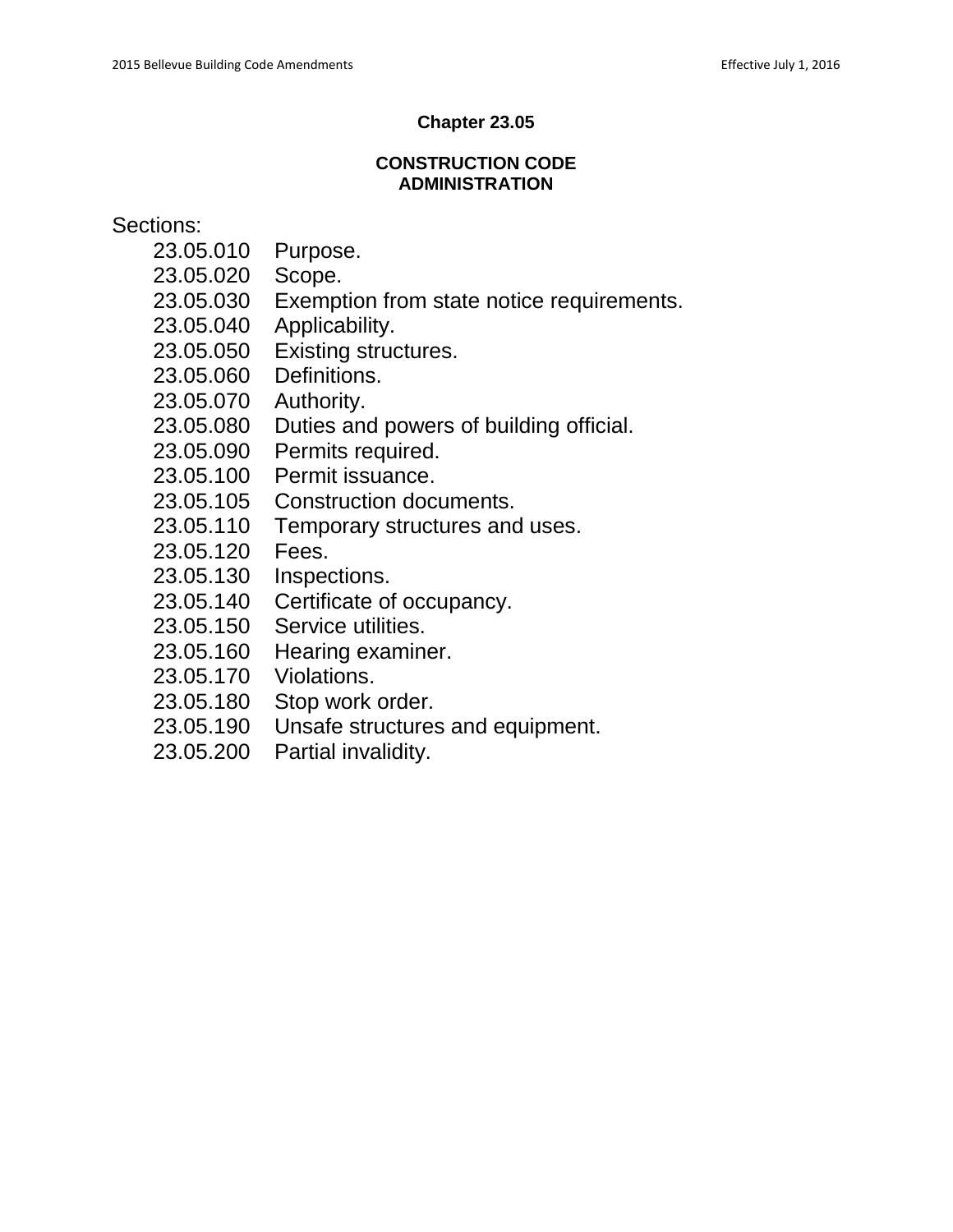# **Chapter 23.05** [Replaces Chapter 1 2015 IBC, IRC, IMC, IFGC, IEBC & UPC] **CONSTRUCTION CODE**

# **ADMINISTRATION**

#### **23.05.010 Purpose.**

The purpose of this chapter is to provide for the administration, organization and enforcement of the technical codes adopted by the city. The purpose of the technical codes is to establish minimum requirements to safeguard the public health, safety and general welfare through structural strength, means of egress facilities, stability, sanitation, adequate light and ventilation, energy conservation, and safety to life and property from fire and other hazards attributed to the built environment and to provide safety to firefighters and emergency responders during emergency operations.

#### **23.05.020 Scope.**

This chapter establishes the administrative, organizational and enforcement rules and regulations for the technical codes which regulate site preparation and construction, alteration, moving, demolition, repair, use and occupancy of buildings, structures and building service equipment within the corporate limits of the city.

#### **23.05.030 Exemption from state notice requirements.**

Project permit applications pursuant to the technical codes are exempt from the requirements of RCW [36.70B.110](http://www.codepublishing.com/cgi-bin/rcw.pl?cite=36.70B.110) and [36.70B.130](http://www.codepublishing.com/cgi-bin/rcw.pl?cite=36.70B.130) and any local provisions implementing those sections, except when an applicant has chosen to include technical permits, e.g., building, mechanical, or plumbing permits, in a consolidated permit review process pursuant to the provisions of RCW [36.70B.120.](http://www.codepublishing.com/cgi-bin/rcw.pl?cite=36.70B.120)

#### **23.05.040 Applicability.**

**A. General.** This chapter applies to the administration of the technical codes, as adopted by the city in other chapters of this title. Provisions in the appendices of the technical codes shall not apply unless specifically adopted.

#### **B. Conflicting Provisions.**

1. Where there is a conflict between the provisions or requirements of this chapter, or the technical codes, and other codes or laws, this chapter, or the technical codes as the case may be, shall govern.

2. Where conflicts occur between the technical codes, those provisions providing the greater safety to life shall govern or, if life safety is not at issue, the more restrictive provision shall govern.

3. Where, in any specific case, different sections of the technical codes specify different materials, methods of construction or other requirements, the hierarchy of the codes named in RC[W 19.27.031,](http://www.codepublishing.com/cgi-bin/rcw.pl?cite=19.27.031) now or as hereafter amended, shall govern. In the event that the conflict is between provisions for which such hierarchy of codes is not determinative, the most restrictive provision shall govern. Where there is a conflict between a general requirement and a specific requirement, the specific requirement shall govern.

4. Where enforcement of a code provision would violate the conditions of the listing of the equipment or appliance, the conditions of the listing and manufacturer's instructions shall apply.

**C. Other Laws.** The provisions of this chapter and the technical codes shall not be deemed to nullify any provisions of local, state or federal law.

**D. Adoption by Reference**. Where state laws or regulations or other city ordinances or code provisions are adopted by reference in this chapter or the technical codes, such reference shall be deemed to be to the law, regulation, ordinance or provision as subsequently amended after the date of adoption of this chapter, unless specifically provided otherwise.

**E.** Codes referenced within the technical codes adopted by the city shall not apply unless specifically adopted by the city in other chapters of this title. References to codes not adopted by the city shall be deemed to refer to the most applicable provision of codes or standards adopted by the city, as determined by the building official.

#### **23.05.050 Existing structures.**

**(COB Chapter 1 Replacement, Pg. 1a)**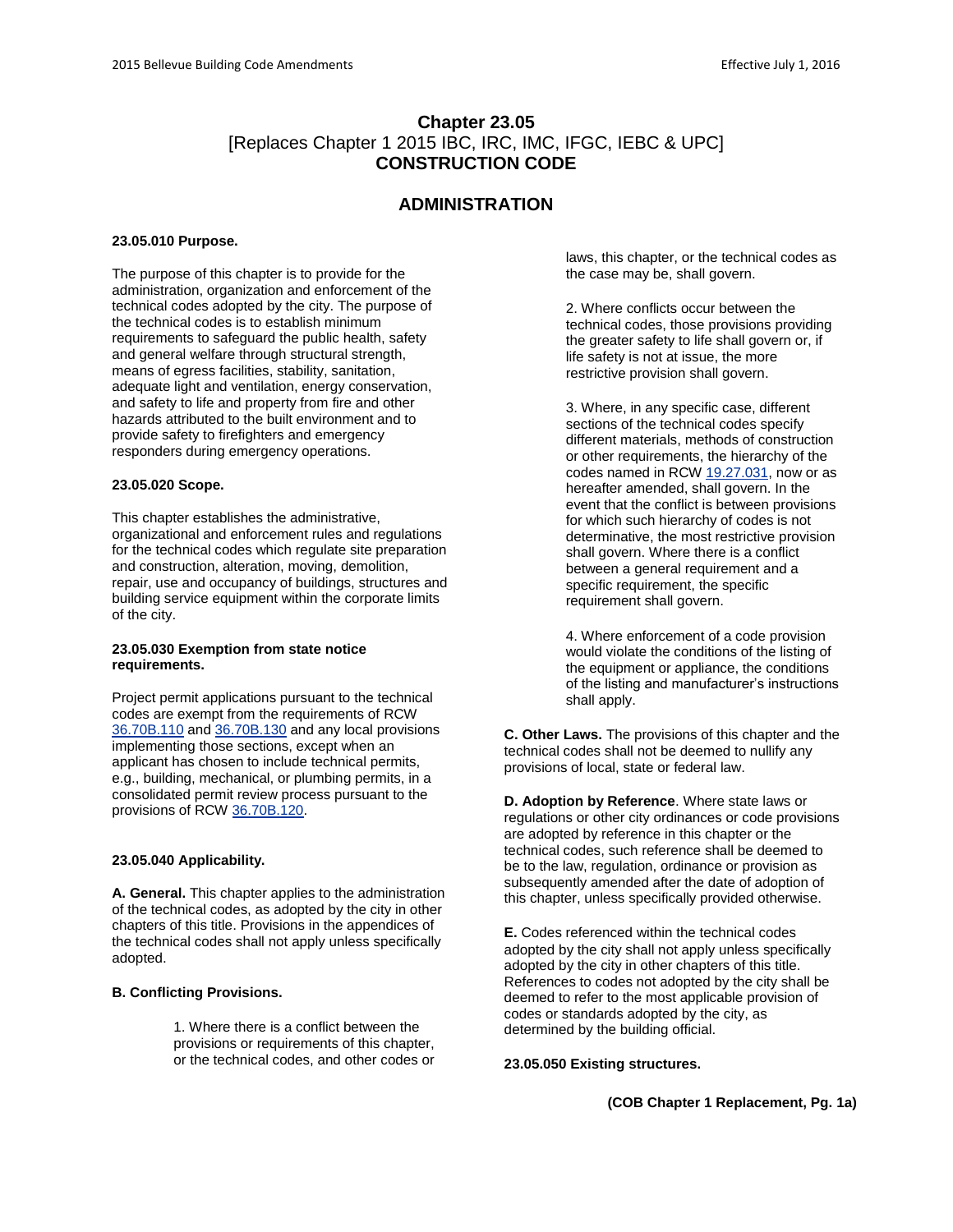**A. Compliance with Technical Codes**. Buildings,

structures and their building service equipment to which additions, alterations or repairs are made shall comply with all the requirements of the technical codes for new facilities, except as specifically provided in this section.

## **B. Additions, Alterations or Repairs.**

1. Additions, alterations or repairs may be made to a building, structure, or its building service equipment without requiring the existing building, structure, or its building service equipment to comply with all the requirements of the technical codes, provided the addition, alteration or repair conforms to the requirements of the technical codes for a new building, structure, or new building service equipment. Additions, alterations or repairs shall not be made to an existing building, structure, or building service equipment which will cause the existing building, structure, or building service equipment to be in violation of the provisions of the technical codes, nor shall such additions, alterations or repairs cause the existing building, structure, or building service equipment to become unsafe.

2. Building service equipment which was lawful under the technical codes current at the time such equipment was installed may be used, maintained or repaired if the use, maintenance or repair is in accordance with the original design and a hazard to life, health or property has not been created by such building service equipment.

**C. Existing Occupancy**. The legal occupancy of any structure existing on the date of adoption of this chapter and the technical codes shall be permitted to continue without change, except as is specifically covered in this chapter and the technical codes, the International Fire Code, or if continued use poses a danger to life, health and safety of the occupants and the public, as is determined by the building official or fire official.

**D. Change in Use.** No change will be made in the character of occupancies or use of any building that would place the building in a different division of the same group or occupancy or in a different group of occupancies, unless such building is made to comply with the requirements of this chapter and the technical codes for such division or group of occupancy.

**Exception:** The character of the occupancy of existing buildings may be changed subject to the approval of the building official, and the building may be occupied for purposes in other groups without conforming to all the requirements of this chapter and

No change in the character of occupancy of a building shall be made without a certificate of occupancy, as required in BC[C 23.05.140.](http://www.codepublishing.com/wa/bellevue/html/Bellevue23/Bellevue2305.html#23.05.140) The building official may issue a certificate of occupancy pursuant to the intent of the above exception without certifying that the building complies with all provisions of this code.

## **E. Moved Buildings or Structures.**

1. Buildings or structures intended to be relocated within or into the city must be inspected by the code official for compliance with the codes and standards adopted in this chapter prior to being relocated or moved. The owner of the building or structure must obtain a building permit and further must agree to correct all deficiencies identified by the inspection prior to moving the building. All deficiencies must be corrected before electric power is connected to the building.

2. Nonresidential buildings or structures moved into the jurisdiction must be inspected to ensure compliance with current requirements of this code.

3. Residential buildings or structures wired in the U.S., to NEC requirements, and moved into the jurisdiction must be inspected to ensure compliance with the NEC requirements in effect at the time and place the original wiring was made. The building or structure must be inspected to ensure compliance with all current requirements of Chapter [19.28](http://www.codepublishing.com/cgi-bin/rcw.pl?cite=19.28) RCW and the rules developed by the department if:

> a. The original occupancy classification of the building or structure is changed as a result of the move; or

b. The building or structure has been substantially remodeled or rehabilitated as a result of the move.

4. Residential buildings or structures wired in Canada to Canadian Electrical Code (CEC) standards and moved into the jurisdiction must be inspected to ensure compliance with the following minimum safety requirements:

> a. Service, service grounding, and service bonding must comply with this code.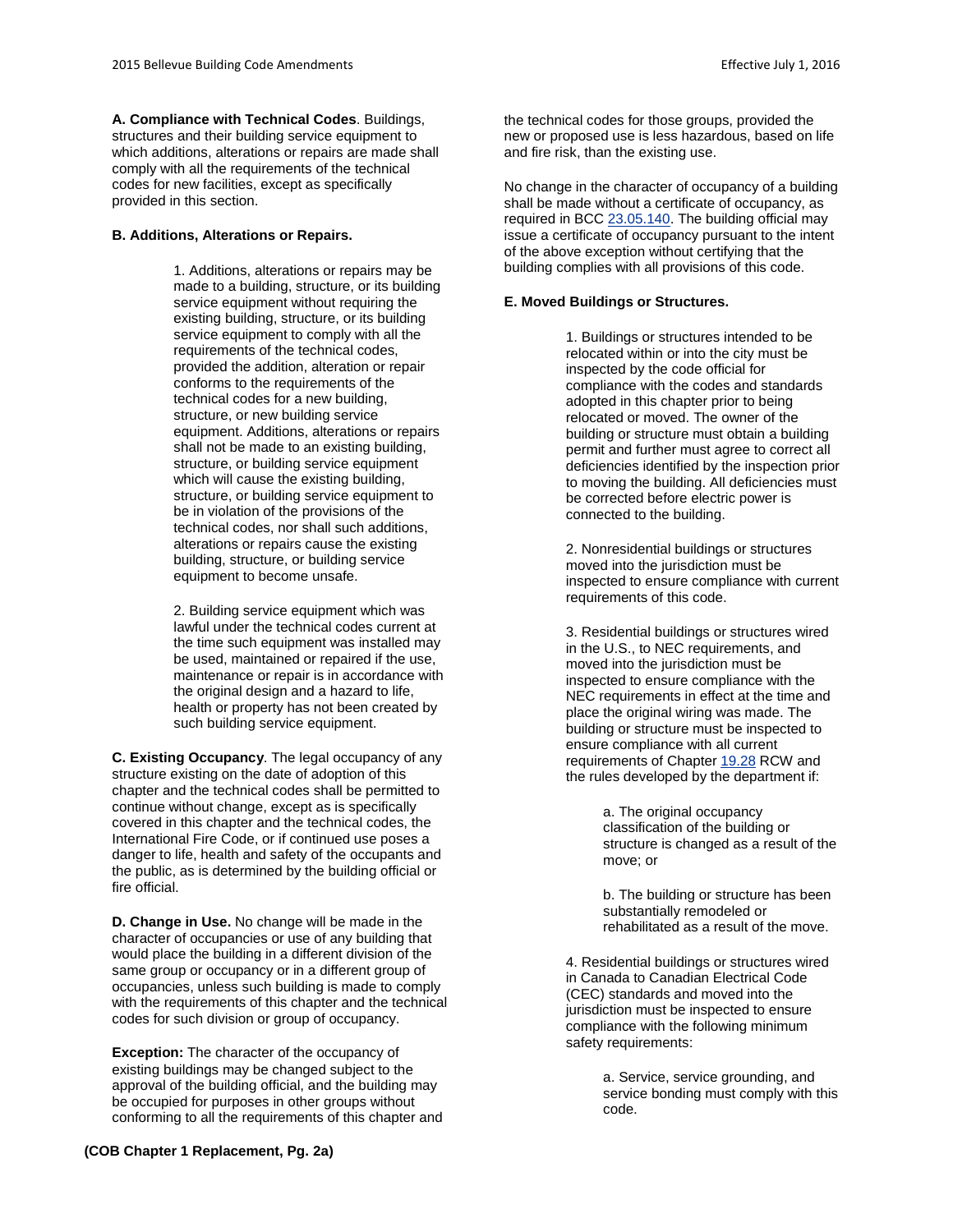b. Canadian Standards Association (CSA) listed Type NMD cable is allowed with the following qualifications:

> i. CSA listed Type NMD cable, American wire gauge No. 10 and smaller installed after 1964 utilizing an equipment grounding conductor smaller than the phase conductors, must be:

(a) Replaced with a cable utilizing a full -size equipment grounding conductor; or (b) Protected by a ground fault

circuit interrupter protection device.

ii. CSA listed Type NMD cable, No. 8 AWG and larger, must:

(a ) Utilize an equipment grounding conductor sized according to the requirements of the NEC in effect at the time of the installation;

(b) Be protected by a ground fault circuit interrupter protection device; or

(c) Be replaced.

c. Other types of wiring and cable must be:

> i. Replaced with wiring listed or field evaluated in accordance with U.S. standards by a laboratory approved by the department; or

ii. Protected by a ground fault circuit interrupter protection device and arc fault circuit protection device.

d. Equipment, other than wiring or panelboards, manufactured and installed prior to 1997 must be listed and identified by laboratory labels approved by the department or CSA labels.

e. All panelboards must be listed and identified by testing laboratory labels approved by the department with the following qualifications:

i. CSA listed panelboards labeled "Suitable for Use as Service Equipment" will be considered to be approved as suitable for use only as service equipment.

ii. CSA listed panelboards must be limited to a maximum of 42 circuits.

iii. CSA listed panelboards used as lighting and appliance panelboards, as described in the NEC, must meet all current requirements of the NEC and this chapter.

f. Any wiring or panelboards replaced or changed as a result of the move must meet current requirements of Chapter [19.28](http://www.codepublishing.com/cgi-bin/rcw.pl?cite=19.28) RCW and this chapter.

g. The location, type, and ground fault circuit interrupter protection of receptacles and equipment in a bathroom, kitchen, basement, garage, or outdoor area must meet the Washington requirements in effect at the time the wiring was installed.

h. Four 15 -ampere kitchen small appliance circuits will be accepted in lieu of two 20 -ampere kitchen small appliance circuits. Receptacles will not be required to be added on kitchen peninsular or island counters.

**i.** Spacing requirements for all other receptacles must meet the Washington requirements in effect at the time the wiring was installed.

j. Receptacles installed above baseboard or fixed wall space heaters must be removed and the outlet box covered with a blank cover. The receptacle is required to be relocated as closely as possible to the existing location.

k. Lighting outlet and switch locations must meet the Washington requirements in effect at the time the wiring was installed.

l. Dedicated 20 -ampere small appliance circuits are not required in dining rooms.

**(COB Chapter 1 Replacement, Pg. 3a)**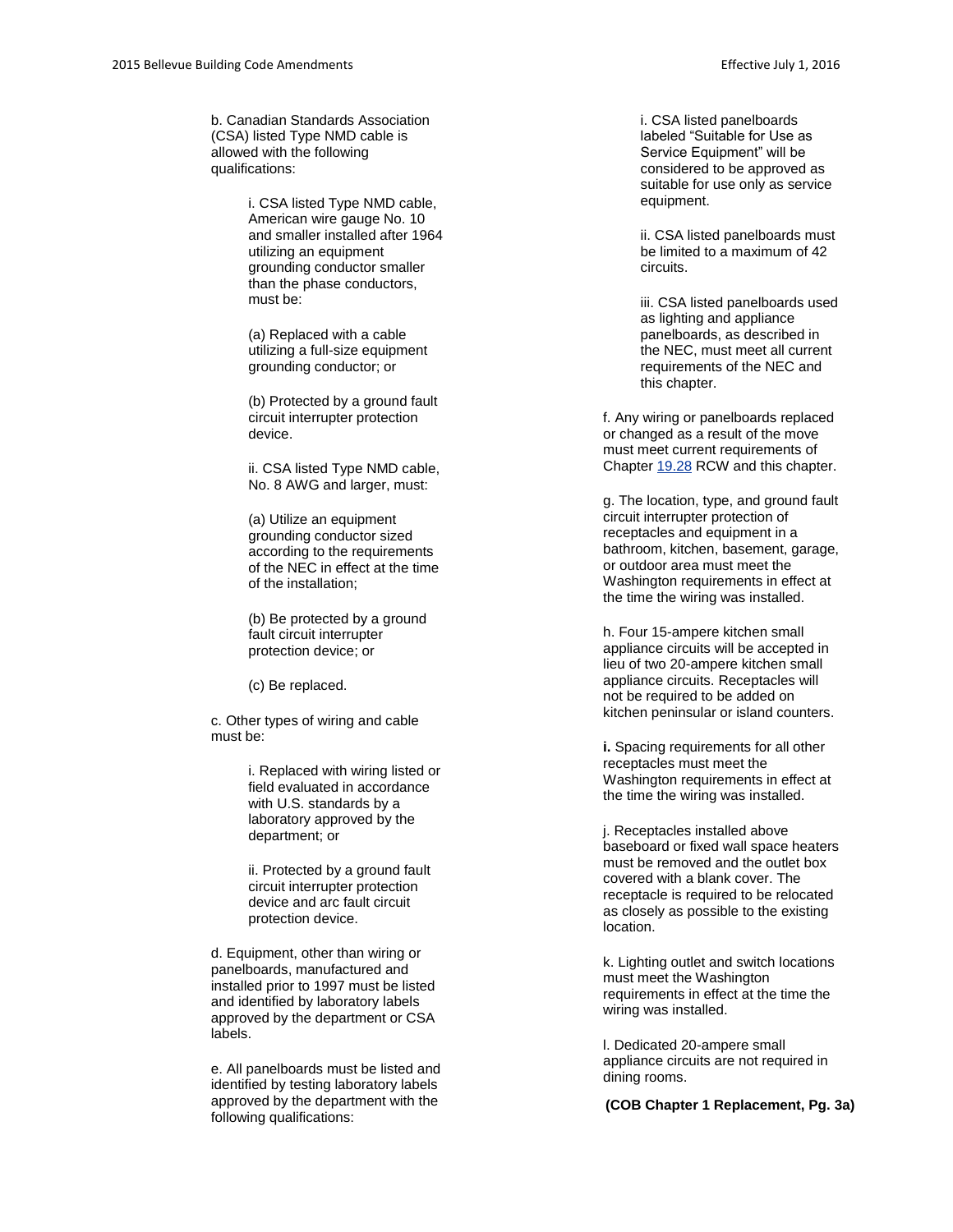m. Electric water heater branch circuits must be adequate for the load.

n. The location, type, and circuit protection of feeders must meet the Washington State requirements in effect at the time the wiring was installed.

#### **23.05.060 Definitions.**

For the purpose of this chapter, certain terms, phrases, words and their derivatives shall have the meanings set forth in this section. Where terms are not defined, they shall have their ordinarily accepted meanings within the context with which they are used. Webster's Third New International Dictionary of the English Language, Unabridged, copyright 1986, shall be considered as providing ordinarily accepted meanings. Words used in the singular include the plural and the plural the singular. Words used in the masculine gender include the feminine and the feminine the masculine.

"**Addition**" means an extension or increase in floor area or height of a building or structure.

"**Alter**" or "**alteration**" means a change or modification of a building, structure or building service equipment.

"**Approved**," as to materials, types of construction, equipment and systems, means and refers to approval by the building official as the result of investigation and tests conducted by the building official, or by reason of accepted principles or tests by recognized authorities, technical or scientific organizations.

"**Approved agency**" means an established and recognized agency regularly engaged in conducting tests or furnishing inspection services, when the agency has been approved by the building official.

"**Building**" means a structure used or intended for supporting or sheltering a use or occupancy.

"**Building code**" means the International Building Code and/or the International Residential Code, as applicable, promulgated by the International Code Council, as adopted by the city in Chapter [23.10](http://www.codepublishing.com/wa/bellevue/html/Bellevue23/Bellevue2310.html#23.10) BCC.

"**Building, Existing**. "Existing building" means a building erected prior to the adoption of this code, or one for which a legal building permit has been issued.

"**Building official**" means the officer or other designated authority charged with the administration and enforcement of this chapter and the technical codes, or a regularly authorized deputy thereof.

specified manner. **(COB Chapter 1 Replacement, Pg. 4a)**

"**Building permit applications**" means an application for a permit required pursuant to Chapte[r 23.10](http://www.codepublishing.com/wa/bellevue/html/Bellevue23/Bellevue2310.html#23.10) BCC.

"**Building service equipment**" means and refers to the plumbing, mechanical and electrical equipment including piping, wiring, fixtures and other accessories which provide sanitation, lighting, heating, ventilation, cooling, refrigeration, firefighting and transportation facilities essential to the occupancy of the building or structure for its designated use.

"**Complete response**" means an adequate response to all requests from city staff in sufficient detail to allow the application to be processed.

"**Construction documents**" means plans, specifications, computations and other data required to be submitted for any application required by this chapter or the technical codes.

"**Dangerous buildings code**" means the Uniform Code for the Abatement of Dangerous Buildings promulgated by the International Conference of Building Officials, as adopted by the city in Chapter [23.10](http://www.codepublishing.com/wa/bellevue/html/Bellevue23/Bellevue2310.html#23.10) BCC.

"**Department**" means the development services department unless otherwise specified.

"**Director**" means the director of the development services department unless otherwise specified.

"**Electrical code**" means the National Electrical Code promulgated by the National Fire Protection Association, as adopted by the city in Chapter [23.30](http://www.codepublishing.com/wa/bellevue/html/Bellevue23/Bellevue2330.html#23.30) BCC.

"**Energy code**" means the Washington State Energy Code promulgated by the Washington State Building Code Council, as adopted by the city in Chapter [23.10](http://www.codepublishing.com/wa/bellevue/html/Bellevue23/Bellevue2310.html#23.10) BCC.

"**Housing code**" means the Uniform Housing Code promulgated by the International Conference of Building Officials, as adopted by the city in Chapter [23.10](http://www.codepublishing.com/wa/bellevue/html/Bellevue23/Bellevue2310.html#23.10) BCC.

"**International Fire Code**" means the International Fire Code promulgated by the International Code Council, as adopted by the city in Chapter [23.11](http://www.codepublishing.com/wa/bellevue/html/Bellevue23/Bellevue2311.html#23.11) BCC.

"**Listed**" and "**listing**" are terms referring to equipment or materials included in a list by an approved testing laboratory, inspection agency or other organization concerned with product evaluation that maintains periodic inspection of current production of listed equipment or materials. The published list shall state that the material or equipment complies with approved nationally recognized codes, standards or tests and has been tested or evaluated and found suitable for use in a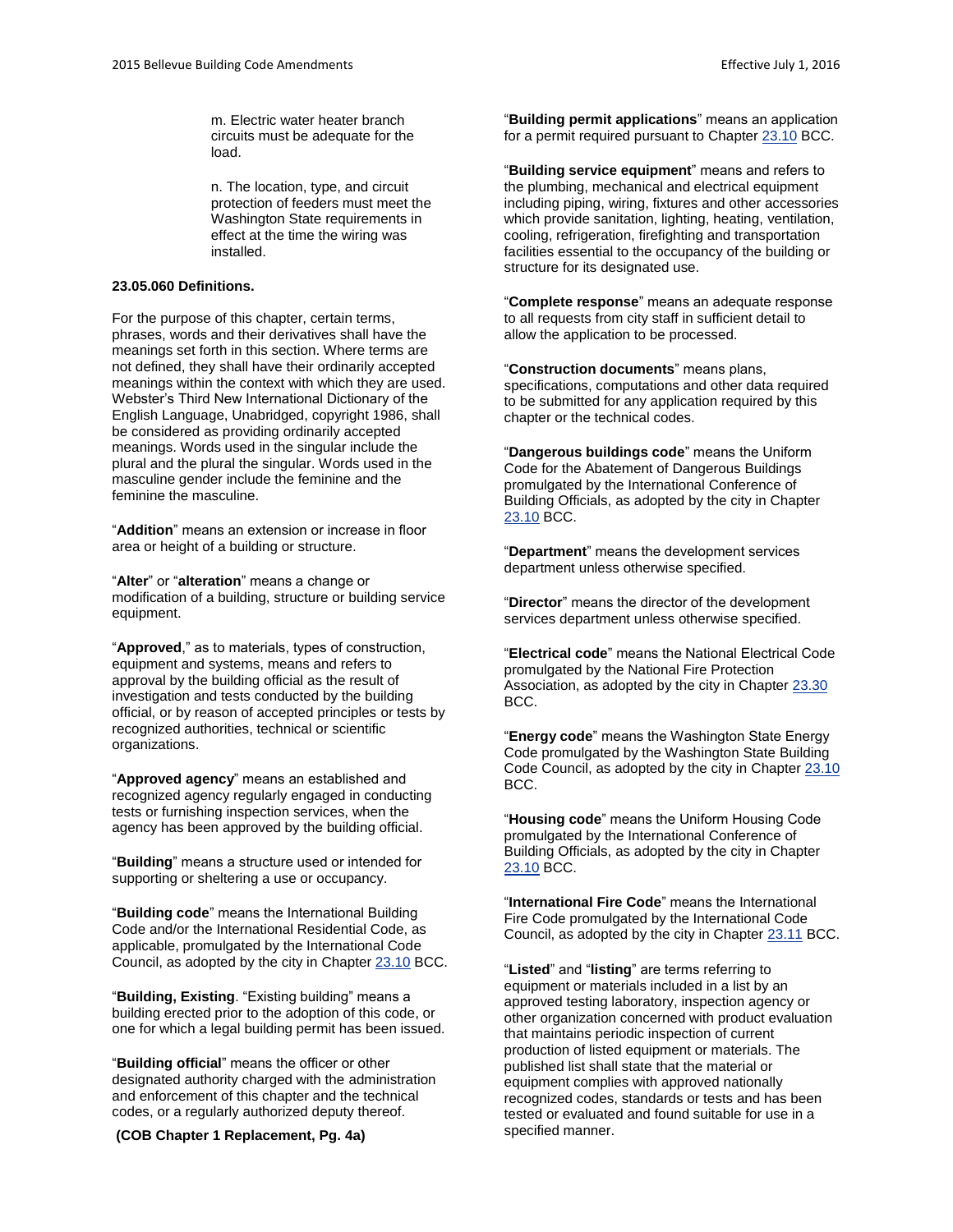"**Mechanical code**" means the International Mechanical Code promulgated by the International Code Council as adopted by the city in Chapte[r 23.50](http://www.codepublishing.com/wa/bellevue/html/Bellevue23/Bellevue2350.html#23.50) BCC.

"**Occupancy**" means the purpose for which a building, or part thereof, is used or intended to be used.

"**Owner**" means any person, agent, firm or corporation having a legal or equitable interest in the property.

"**Permit**" means an official document or certificate issued by the building official authorizing performance or a specified activity.

"**Person**" means a natural person, heirs, executors, administrators or assigns, and also includes a firm, partnership or corporation, its or their successors or assigns, or the agent of any of the aforesaid.

"**Plumbing code**" means the Uniform Plumbing Code promulgated by the International Association of Plumbing and Mechanical Officials, as adopted by the city in Chapter [23.60](http://www.codepublishing.com/wa/bellevue/html/Bellevue23/Bellevue2360.html#23.60) BCC.

"**Protective parking devices**" means those devices regulated by Chapte[r 23.18](http://www.codepublishing.com/wa/bellevue/html/Bellevue23/Bellevue2318.html#23.18) BCC.

"**Repair**" means the reconstruction or renewal of any part of an existing building, structure or building service equipment for the purpose of its maintenance.

"**Shall**," as used in this chapter, is mandatory.

"**Structure**" means that which is built or constructed, an edifice or building of any kind, or any piece of work artificially built up or composed of parts joined together in some definite manner.

"**Structural observation**" means the visual observation of the structural system, for general conformance to the approved plans and specifications, at significant construction stages and at completion of the structural system. Structural observation does not include or waive the responsibility for the inspections required by the technical codes.

"**Technical codes**" means and refers to all codes adopted pursuant to Chapter[s 23.10,](http://www.codepublishing.com/wa/bellevue/html/Bellevue23/Bellevue2310.html#23.10) [23.30,](http://www.codepublishing.com/wa/bellevue/html/Bellevue23/Bellevue2330.html#23.30) [23.50](http://www.codepublishing.com/wa/bellevue/html/Bellevue23/Bellevue2350.html#23.50) an[d 23.60](http://www.codepublishing.com/wa/bellevue/html/Bellevue23/Bellevue2360.html#23.60) BCC; Protective Parking Devices, Chapter [23.18](http://www.codepublishing.com/wa/bellevue/html/Bellevue23/Bellevue2318.html#23.18) BCC; and Posting notice of construction hours, BC[C 9.18.044.](http://www.codepublishing.com/wa/bellevue/html/Bellevue09/Bellevue0918.html#9.18.044)

"**Valuation**" or "**value**," as applied to a building and its building service equipment, means and shall be the estimated cost to replace the building and its building service equipment in kind, based on current replacement costs.

"**Ventilation code**" means the Washington State Ventilation and Indoor Air Quality Code promulgated by the Washington State Building Code Council, as adopted by the city under Chapter [23.10](http://www.codepublishing.com/wa/bellevue/html/Bellevue23/Bellevue2310.html#23.10) BCC.

#### **23.05.070 Authority.**

**A. Enforcement Agency.** The development services department shall be responsible for enforcement of the technical codes under the administrative and operational control of the building official, who shall be appointed by the director.

**B. General.** Whenever the term or title "administrative authority," "responsible official," "building official," "chief inspector," "code enforcement officer" or other similar designation is used in this chapter or in any of the technical codes, it shall be construed to mean the building official designated by the director.

**C. Deputies.** In accordance with the prescribed procedures of the city and with the concurrence of the director, the building official shall have the authority to appoint a deputy building official, related technical officers, inspectors, plan examiners and other employees. Such employees shall have powers as delegated by the building official.

#### **23.05.080 Duties and powers of building official.**

In addition to the duties and powers set forth in other sections of this chapter and the technical codes, the building official shall have the following duties and powers:

**A. General.** The building official is hereby authorized and directed to enforce the provisions of this chapter and the technical codes. The building official shall have the authority to render interpretations of this chapter and the technical codes and to adopt policies and procedures supplemental to this chapter and the technical codes as deemed necessary in order to clarify the application of their provisions. Such interpretations, policies and procedures shall be in compliance with the intent and purpose of this chapter and the technical codes.

> 1. The building official is hereby authorized to develop a policy regarding application and exemption of construction codes for temporary homeless shelters in accordance with WAC 51-16-030 *Exemptions for indigent housing guidelines*, now or as hereafter amended.

**(COB Chapter 1 Replacement, Pg. 5a)**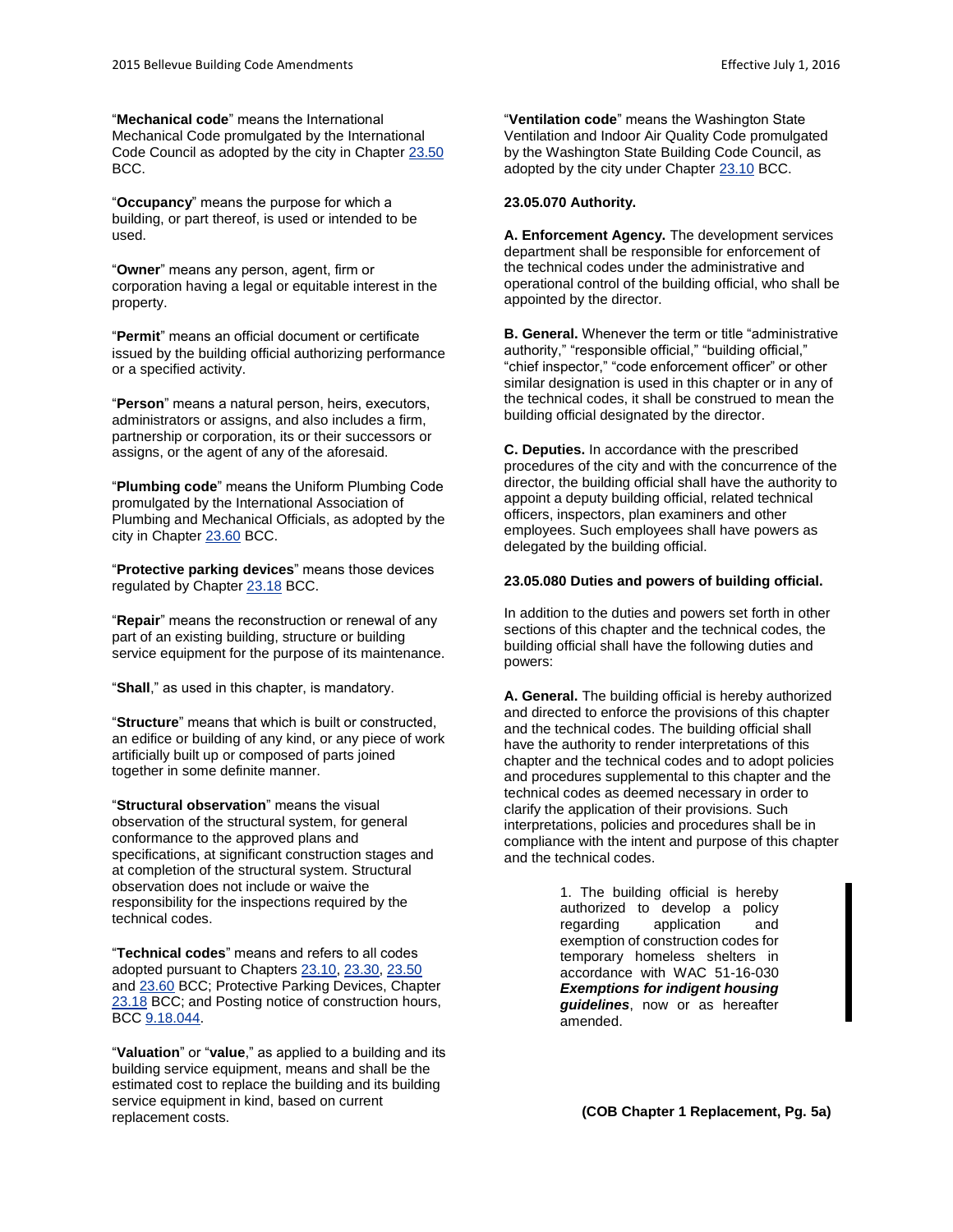**B. Applications and Permits.** The building official shall receive applications, review construction documents and issue permits for the erection, alteration, demolition and moving of buildings, structures and building service equipment, inspect the premises for which such permits have been issued and enforce compliance with the provisions of this chapter and the technical codes.

**C. Notices and Orders.** The building official shall issue all necessary notices or orders to ensure compliance with this chapter and the technical codes.

**D. Inspections.** The building official shall make all of the required inspections, or the building official shall have the authority to accept reports of inspection by approved agencies or individuals. Reports of such inspections shall be in writing and be certified by a responsible officer of such approved agency or by the responsible individual. The building official is authorized to engage such expert opinion as deemed necessary to report upon unusual technical issues that arise at the applicant's expense.

**E. Identification.** The building official shall carry proper identification when inspecting structures or premises in the performance of duties under this chapter and the technical codes.

**F. Right of Entry.** Where it is necessary to make an inspection to enforce the provisions of this chapter and the technical codes, or where the building official has reasonable cause to believe that there exists in a structure or upon a premises a condition which is contrary to or in violation of this chapter and the technical codes which makes the structure or premises unsafe, dangerous or hazardous, the building official is authorized to enter the structure or premises at reasonable times to inspect or to perform the duties imposed by this chapter and the technical codes; provided, that if such structure or premises be occupied that credentials be presented to the occupant and entry requested. If such structure or premises is unoccupied, the building official shall first make a reasonable effort to locate the owner or other person having charge or control of the structure or premises and request entry. If entry is refused, the building official shall have recourse to the remedies provided by law to secure entry.

**G. Liability.** The building official charged with the enforcement of this chapter and the technical codes, acting in good faith and without malice in the discharge of his duties, shall not thereby be rendered personally liable for damage that may accrue to persons or property as a result of an act or omission in the discharge of the assigned duties.

**H. Approved Materials and Equipment.** Materials, equipment and devices approved by the building official shall be constructed and installed in accordance with such approval.

**(COB Chapter 1 Replacement, Pg. 6a)**

**I. Used Materials and Equipment.** The use of used materials and building service equipment is permitted when approved by the building official.

**J. Modifications.** Wherever there are practical difficulties involved in carrying out the provisions of this chapter and the technical codes, the building official shall have the authority to grant modifications for individual cases, upon application of the owner or owner's representative, provided the building official shall first find that special individual reason makes the strict letter of this chapter and the technical codes impractical and the modification is in compliance with the intent and purpose of this chapter and the technical codes and that such modification does not lessen health, accessibility, life and fire safety, or structural requirements. The details of action granting modifications shall be recorded and entered in the files of the department. The building official is authorized to charge an additional fee to evaluate any proposed modification under the provisions of this section.

**K. Alternative Materials, Design and Methods of Construction and Equipment.** The provisions of this chapter and the technical codes are not intended to prevent the installation of any material or to prohibit any design or method of construction not specifically prescribed by this chapter and the technical codes; provided, that any such alternative has been approved. An alternative material, design or method of construction may be approved where the building official finds that the proposed design is satisfactory and complies with the intent of the provisions of this chapter and the technical codes, and that the material, method or work offered is, for the purpose intended, at least the equivalent of that prescribed in the technical codes in quality, strength, effectiveness, fire resistance, durability and safety. The building official is authorized to charge an additional fee to evaluate any proposed alternate under the provisions of this section.

**L. Research Reports.** Supporting data, where necessary to assist in the approval of materials or assemblies not specifically provided for in technical codes, shall consist of valid research reports from approved sources.

**M. Tests.** Whenever there is insufficient evidence of compliance with the provisions of this chapter and the technical codes, or evidence that a material or method does not conform to the requirements of the technical codes, or in order to substantiate claims for alternative materials or methods, the building official shall have the authority to require tests as evidence of compliance to be made at no expense to the city. Test methods shall be as specified in technical codes or by other recognized test standards. In the absence of recognized and accepted test methods, the building official shall approve the testing procedures. Tests shall be performed by an approved agency. Reports of such tests shall be retained by the building official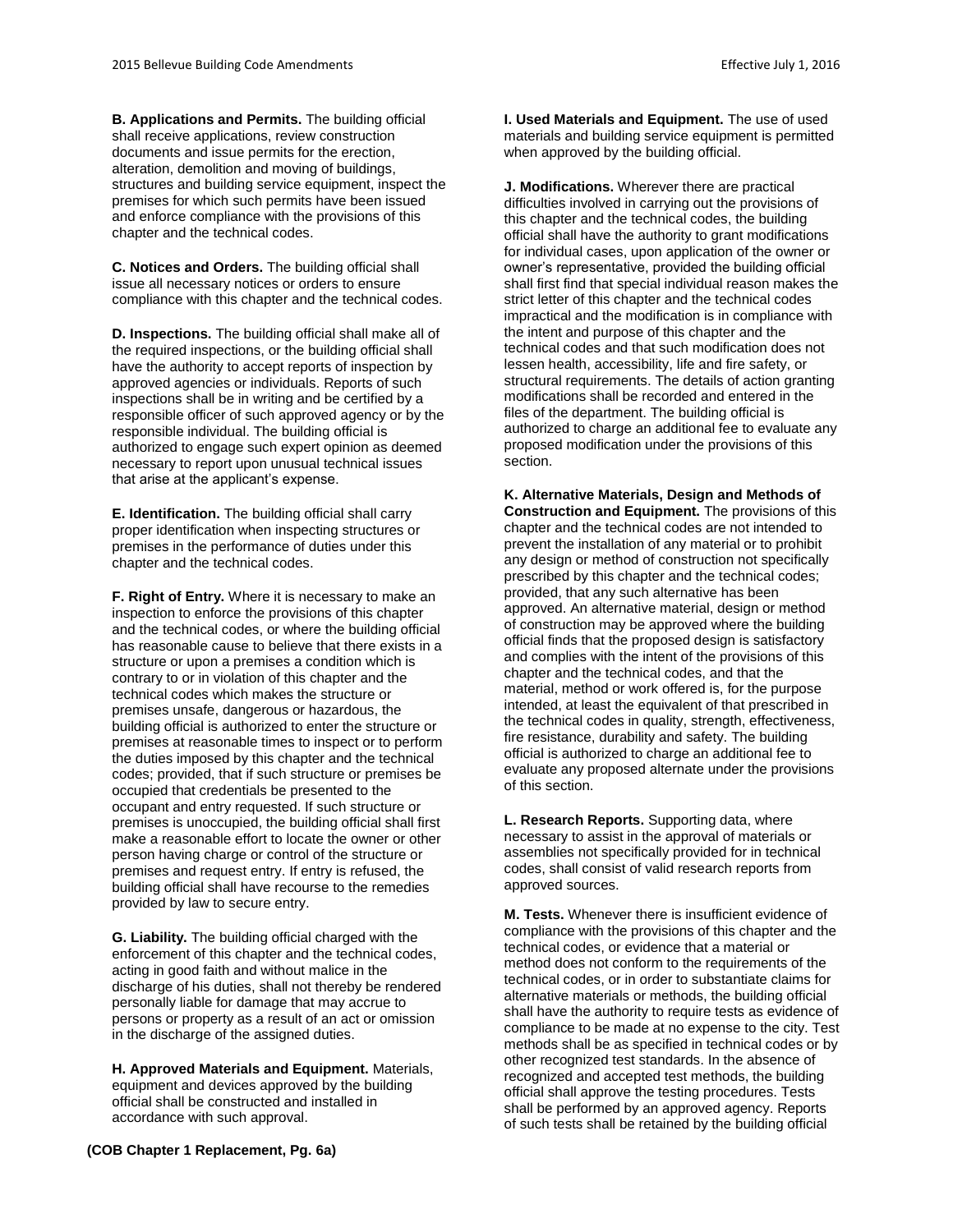for the period required for retention of public records.

#### **23.05.090 Permits required.**

**A. Technical Codes Other Than the Electrical Code – Required**. Any person who intends to construct, enlarge, alter, repair, move, demolish, or change the occupancy of a building or structure, or to erect, install, enlarge, alter, repair, remove, convert or replace any electrical, gas, mechanical or plumbing system, the installation of which is regulated by this chapter and the technical codes, or to cause any such work to be done, shall first make application to the building official and obtain the required permit.

**B. Technical Codes Other than the Electrical Code** 

**– Work Exempt from Permit.** Certain work is exempt from the permit requirements of this chapter and the technical codes. Exemptions from permit requirements of this chapter and the technical codes shall not be deemed to grant authorization for any work to be done in any manner in violation of the provisions of this chapter, the technical codes or any other laws or ordinances of the city. An exemption from the permit requirements of one technical code does not exempt work from the permit requirements of other technical codes or other laws or ordinances of the city. Permits shall not be required for the following:

> 1. Emergency Repairs. Where equipment replacements and equipment repairs must be performed in an emergency situation posing a significant and immediate risk to life and safety, or a significant and immediate risk of loss to property, the permit application shall be submitted within the next working business day to the building official.

2. Repairs. Application or notice to the building official is not required for ordinary repairs to structures. Such repairs shall not include the cutting away of any wall, partition or portion thereof, the removal or cutting of any structural beam or loadbearing support, or the removal or change of any required means of egress, or rearrangement of parts of a structure affecting the egress requirements; nor shall ordinary repairs include addition to, alteration of, replacement or relocation of any standpipe, water supply, sewer, drainage, drain leader, gas, soil, waste, vent or similar piping, electric wiring or mechanical or other work affecting public health or general safety.

3. The following work otherwise governed by Chapter [23.10](http://www.codepublishing.com/wa/bellevue/html/Bellevue23/Bellevue2310.html#23.10) BCC:

a. One-story detached structures accessory to 1-family or 2-family residential (houses and duplexes), used as tool and storage sheds, treesupported play structures, playhouses and similar uses, provided the floor area does not exceed 200 square feet (11.15 m<sup>2</sup> ).

b. Fences not over eight feet (2,438 mm) high.

c. Oil derricks.

d. Retaining walls which are not over four feet (1,219 mm) in height measured from the bottom of the footing to the top of the wall, unless supporting a surcharge or impounding Class I, II or III-A liquids.

e. Water tanks supported directly on grade if the capacity does not exceed 5,000 gallons (18,925 L) and the ratio of height to diameter or width does not exceed two to one.

f. Sidewalks, decks and driveways not more than 30 inches (762 mm) above grade (or grade plane, as applicable) and not over any basement or story below and which are not part of an accessible route or means of egress.

g. Painting, papering, tiling, carpeting, cabinets, counter tops and similar finish work.

h. Temporary motion picture, television and theater stage sets and scenery.

**i.** Prefabricated swimming pools accessory to structures regulated by the IRC or accessory to Group R-3 and Group U occupancies regulated by the IBC, which are less than 24 inches (610 mm) deep, do not exceed 5,000 gallons (18, 925 L) and are installed entirely above ground.

j. Shade cloth structures constructed for nursery or agricultural purposes and not including service systems.

k. Swings, slides and other similar playground equipment.

l. Window awnings supported by an exterior wall which do not project more than 54 inches (1,372 mm) from the exterior wall and do not require additional support of structures regulated by the IRC or of Group R-3

#### **(COB Chapter 1 Replacement, Pg. 7a)**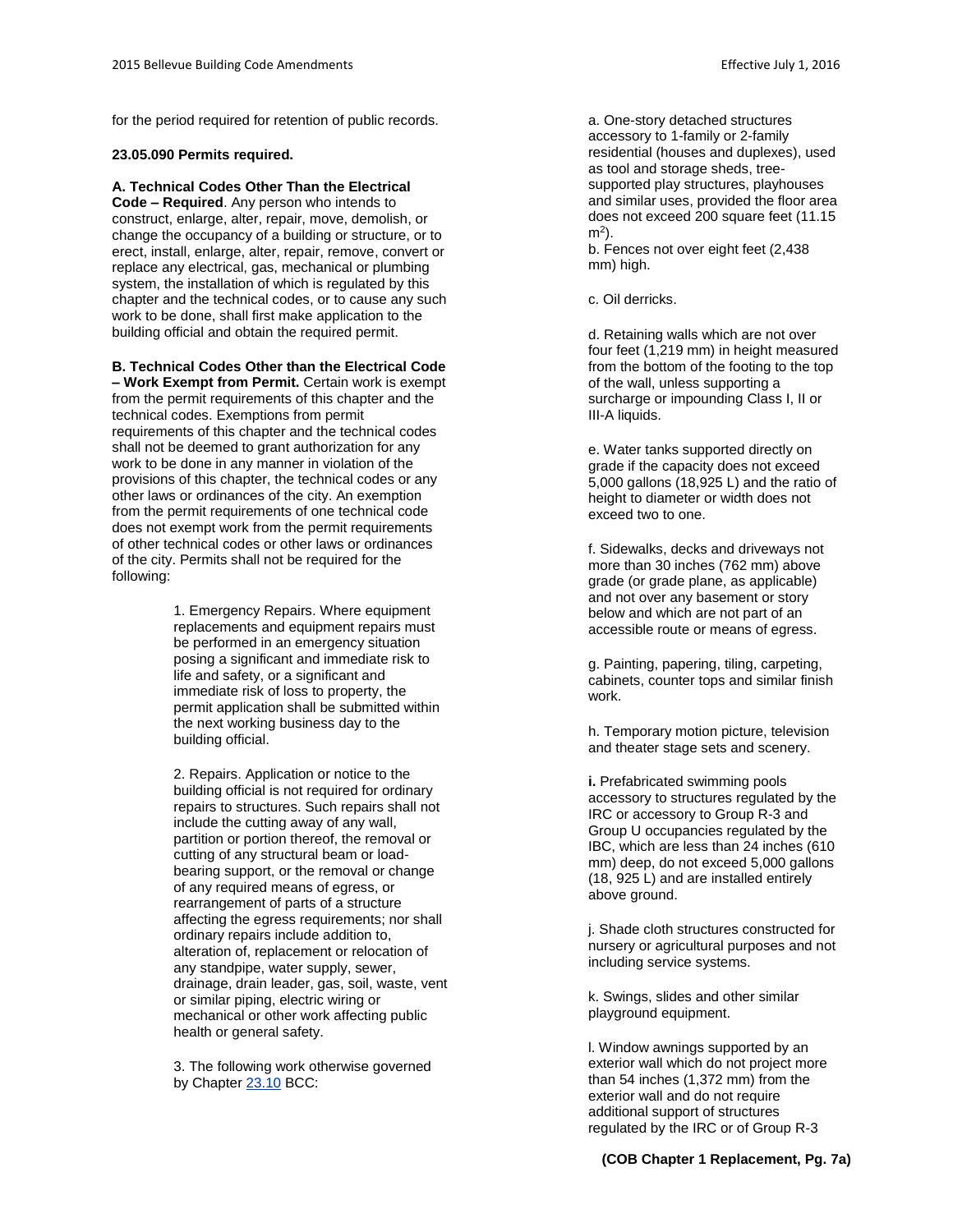and Group U occupancies regulated by the IBC.

m. Movable cases, counters and partitions not over five feet, nine inches (1,753 mm) in height.

n. Work primarily within public right-ofway.

o. Towers and poles owned by public utilities, including associated public and private equipment attached to such towers and poles. Note: Communication towers owned by private companies, and any equipment associated with such towers are not exempt.

p. Replacement of nonstructural siding on IRC structures except for stucco, and brick or stone veneer greater than four feet above grade plane. q. In-kind (same size) window replacement for structures where no alteration of structural members is required.

r. Single-story construction job shacks that are placed on a permitted job site during construction. Job shacks shall be removed upon final approval of construction, or may be required to be removed if the permit expires or is suspended or cancelled. A construction job shack is a portable structure for which the primary purpose is to house equipment and supplies, and which may serve as a temporary office during construction for the purposes of the construction activity.

s. Replacement of residential and commercial roofing.

t. Photovoltaic (PV) panels meeting all of the following criteria:

- 1. PV system is designed and proposed for a detached single family house.
- 2. PV system is designed for the rooftop of a house in compliance with applicable codes.
- 3. The mounting system is engineered and designed for PV.
- 4. The rooftop is made from lightweight material such as shingles.
- 5. PV system has an approved and issued electrical permit.
- 6. To address uplift, panels are mounted no higher than 18" above

 the surface of the roofing to which they are affixed, and except for flat roofs, no portion of the system may exceed the highest point of the roof.

7. Total dead load of panels, supports, mountings, raceways and all other appurtenances weigh no more than:

 $\Box$  Three and one-half (3.5) pounds per square foot (PSF); or  $\Box$  Four and one-half (4.5) pounds per square foot for frameless panels on a roof with a slope of at least three (3) vertical in twelve (12) horizontal; or

 $\Box$  Five (5.0) pounds per square foot for frameless panels on a roof with a slope of at least five (3) vertical in twelve (12) horizontal.

- 8. Supports for solar panels are installed to spread the dead load across as many roof-framing members as needed to ensure that at no point are loads caused in excess of fifty (50) pounds.
- 9. Attachment to the roof is specified by the mounting system manufacturer.
- 10. A method and type of weatherproofing roof penetrations is provided
- 11. The house is code compliant with setbacks and height, or the code allows expansion of nonconformity for solar panels.
- 12. The PV panels are mounted no higher than the roof ridge or apex of roof (applies only to sloped roofs).

u. Flag and light poles located on private property less than or equal to 20 feet in height, but not exempting permit requirement for any electrical work.

4. The following work otherwise governed by Chapter [23.50](http://www.codepublishing.com/wa/bellevue/html/Bellevue23/Bellevue2350.html#23.50) BCC:

> a. Portable heating, cooking, or clothes-drying appliances.

b. Portable ventilation equipment.

c. Portable cooling unit.

d. Steam, hot or chilled water piping within any heating or cooling equipment regulated by this chapter and the technical codes.

e. Replacement of any minor part which does not alter its approval or make it unsafe.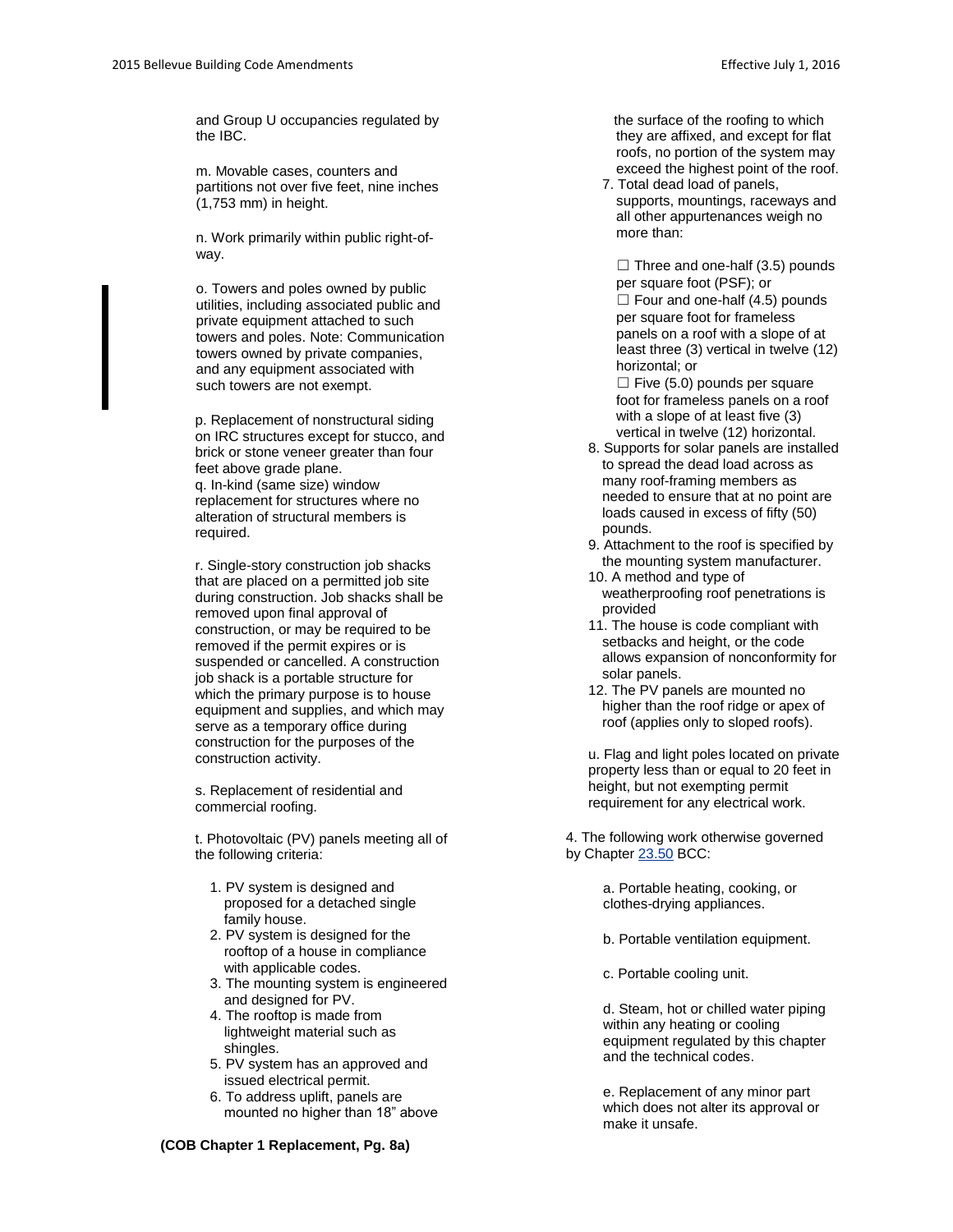f. Portable evaporative cooler.

g. Self-contained refrigeration system containing 10 pounds (4.54 kg) or less of refrigerant and actuated by motors of one horsepower (746 W) or less.

h. Portable fuel cell appliances that are not connected to a fixed piping system and are not interconnected.

5. The following work otherwise governed by Chapter [23.60](http://www.codepublishing.com/wa/bellevue/html/Bellevue23/Bellevue2360.html#23.60) BCC:

> a. The stopping and/or repairing of leaks in drains, water, soil, waste or vent pipe; provided, however, that should any concealed trap, drain pipe, water, soil, waste or vent pipe become defective and it becomes necessary to remove and replace the same with new material, the same shall be considered as new work and a permit shall be procured and inspection made as provided in this chapter and the technical codes.

b. The clearing of stoppages.

c. Reinstallation or replacement of fixtures and or valves that have accessible connections to rough in plumbing, except that replacement of a water heater in any building or use, and reinstallation or replacement of any fixture or valve within a commercial kitchen, does require a plumbing permit.

**C. The Electrical Code – Required.** In accordance with Chapter [19.28](http://www.codepublishing.com/cgi-bin/rcw.pl?cite=19.28) RCW, an electrical permit is required for the following installations:

> **1.** The installation, alteration, repair, replacement, modification or maintenance of all electrical systems, wire and electrical equipment regardless of voltage.

**2.** The installation and/or alteration of low voltage systems defined as:

> a. NEC, Class 1 power limited circuits at 30 volts maximum.

> b. NEC, Class 2 circuits powered by a Class 2 power supply as defined in NEC 725.41(A).

> c. NEC, Class 3 circuits powered by a Class 3 power supply as defined in NEC 725.41(A).

#### **3.** Telecommunications Systems.

a. All installations of telecommunications systems on the customer side of the network demarcation point for projects greater than 10 telecommunications outlets.

b. All backbone installations regardless of size and all telecommunications cable or equipment installations involving penetrations of fire barriers or passing through hazardous locations require permits and inspections.

**c**. The installation of greater than 10 outlets and the associated cables along any horizontal pathway from a telecommunications closet to work areas during any continuous 90-day period requires a permit and inspection.

d. In R1 and R2 occupancies as defined in the building code, permits and inspections are required for all backbone installations, all penetrations of fire resistive walls, ceilings and floors; and installations of greater than 10 outlets in common areas.

e. Definitions of telecommunications technical terms will come from Chapter [19.28](http://www.codepublishing.com/cgi-bin/rcw.pl?cite=19.28) RCW, the currently adopted WAC rules, EIA/TIA standards, and the National Electrical Code.

### **D. The Electrical Code – Work Exempt from**

**Permit.** Certain work is exempt from the permit requirements of this chapter and the electrical code. Exemptions from permit requirements of this chapter and the electrical code shall not be deemed to grant authorization for any work to be done in any manner in violation of the provisions of this chapter, the technical codes or any other laws or ordinances of the city. An exemption from the permit requirements of one technical code does not exempt work from the permit requirements of other technical codes or other laws or ordinances of the city. Permits shall not be required for the following:

> **1.** Emergency Repairs. Where equipment replacements and equipment repairs must be performed in an emergency situation posing a significant and immediate risk to life and safety, or a significant and immediate risk of loss to property, the permit application shall be submitted within

**(COB Chapter 1 Replacement, Pg. 9a)**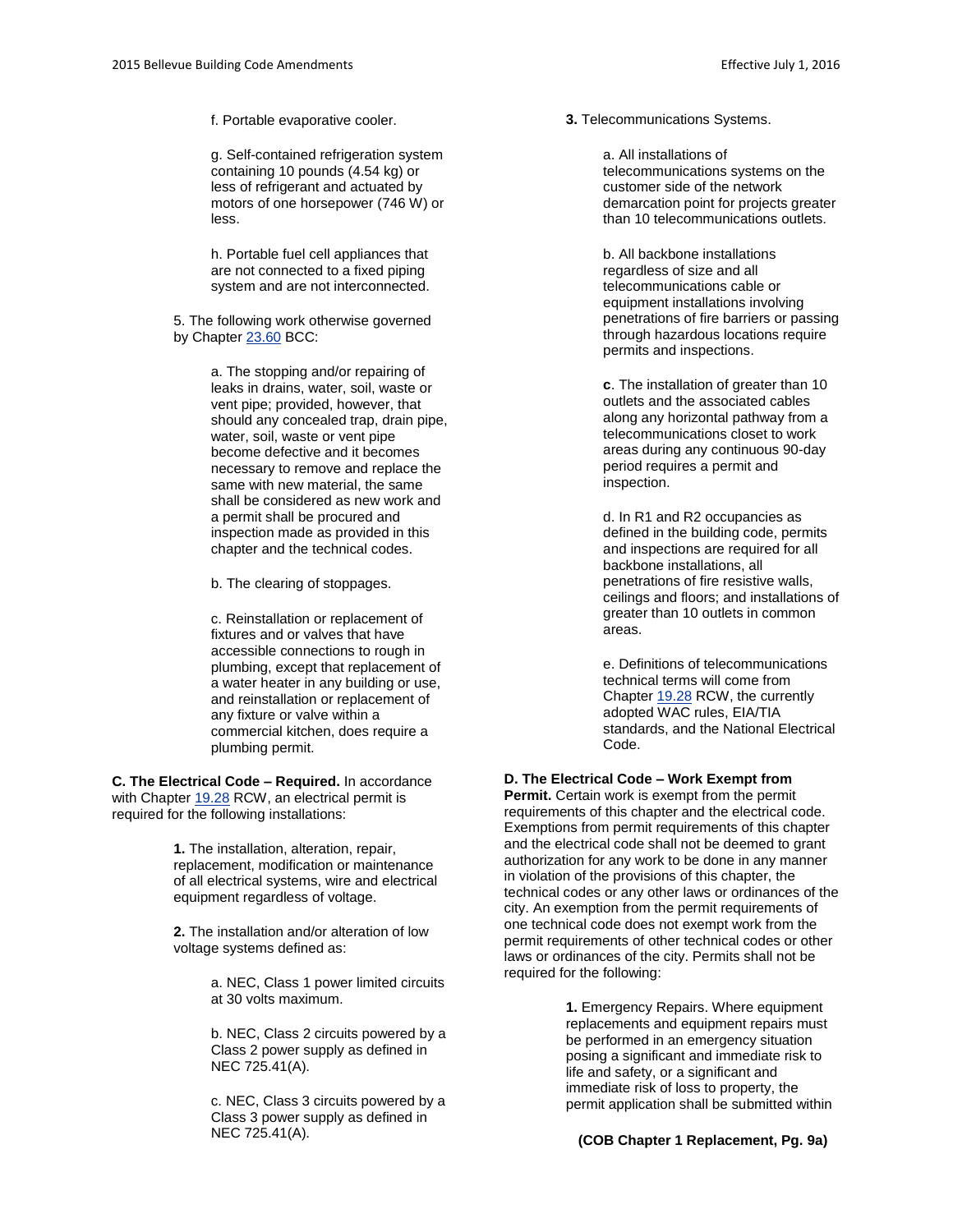the next working business day to the building official.

**2.** An electrical permit shall not be required for the following:

> a. Portable motors or other portable appliances energized by means of a cord or cable having an attachment plug end to be connected to an approved receptacle when that cord or cable is permitted by the National Electrical Code.

b. Repair or replacement of fixed motors, transformers or fixed approved appliances or devices rated 50 amperes or less which are like-inkind in the same location.

c. Temporary decorative lighting, when used for a period not to exceed 45 days and removed at the conclusion of the 45-day period.

d. Repair or replacement of currentcarrying parts of any switch, conductor or control device which are like-in-kind in the same location.

e. Repair or replacement of attachment plug(s) and associated receptacle(s) rated 50 amperes or less which are like-in-kind in the same location.

f. Repair or replacement of any over current device which is like-in-kind in the same location.

g. Repair or replacement of electrodes or transformers of the same size and capacity for signs or gas tube systems.

h. Removal of electrical wiring.

i. Telecommunications Systems.

i. Telecommunications outlet installations within the individual dwelling units of group R1 and R2 occupancies as defined by the building code;

ii. All telecommunications installations within R3 and R4 occupancies as defined in the building code;

#### **(COB Chapter 1 Replacement, Pg. 10a)** proposed building or work.

iii. The installation or replacement of cord and plug connected telecommunications equipment or for patch cord and jumper cross-connected equipment.

j. Low voltage installation wiring that is not part of a fire/smoke alarm system, where installed within a structure regulated by the International Residential Code, provided the power is supplied by a listed Class 2 power supply.

k. The installation, alteration or repair of electrical wiring, apparatus or equipment for the generation, transmission, distribution or metering of electrical energy or in the operation of signals for the transmission of intelligence by a public or private utility in the exercise of its function as a serving utility.

l. Induction detection loops described in WA[C 296-46B-300\(](http://www.codepublishing.com/cgi-bin/wac.pl?cite=296-46B-300)2) and used to control gate access devices.

m. Heat cable repair.

n. Travel trailers.

o. Unless specifically noted, the exemptions listed do not include: the replacement of an equipment unit, assembly, or enclosure that contains an exempted component or combination of components (i.e., electrical furnace/heat pumps, industrial milling machine, etc.).

3. Exemption from the permit requirements of this code shall not be deemed to grant authorization for work to be done in violation of the provisions of this code or other laws or ordinances of this jurisdiction.

**E. Application for Permit – General.** To obtain a permit, the applicant shall first file an application therefore in writing on a form furnished by the department for that purpose. Such application shall:

> 1**.** Identify and describe the work to be covered by the permit for which application is made.

2. Describe the land on which the proposed work is to be done by legal description, street address or similar description that will readily identify and definitely locate the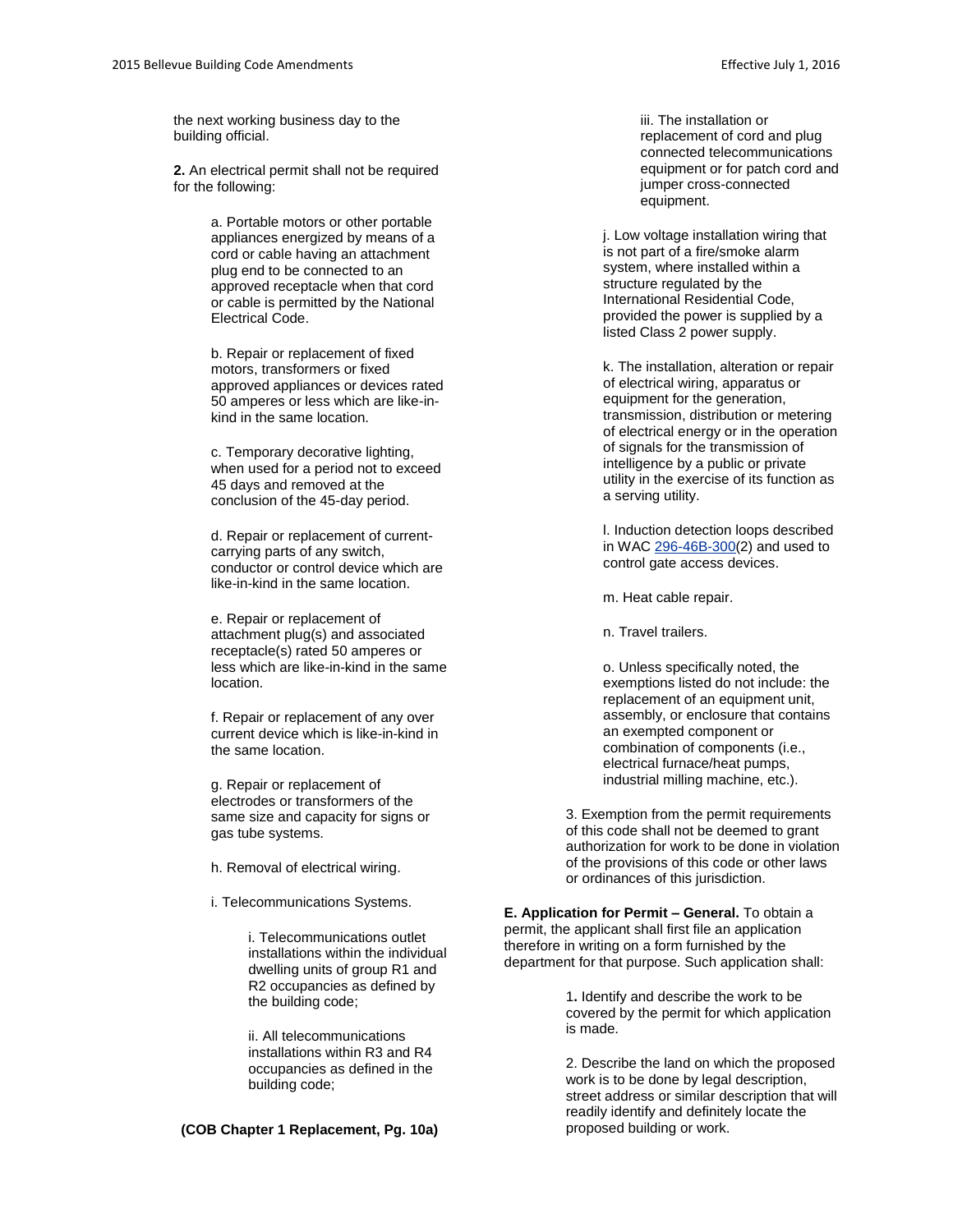3. Indicate the use and occupancy for which the proposed work is intended.

4. Be accompanied by construction documents and other information as required by the submittal requirements established by the city.

5. State the valuation of the proposed work.

6. Be signed by the applicant, or the applicant's authorized agent.

7. Give such other data and information as required by the building official.

#### **F. Application for Permits Governed by Chapter [23.10](http://www.codepublishing.com/wa/bellevue/html/Bellevue23/Bellevue2310.html#23.10) BCC – Other Filings Required.**

1. At the time of filing a building permit application, the applicant shall submit all information required to be submitted, together with any application form and application fee therefor, for any of the following approvals which may be applicable to the proposed project:

> a. Design review, Land Use Code, Part 20.30F;

b. Administrative conditional use permit, Land Use Code, Part 20.30E;

c. Conditional use permit, shorelines conditional use permit, planned unit development, Land Use Code, Parts 20.30B, 20.30C and 20.30D;

d. Variance or shorelines variance, Land Use Code, Parts 20.30G, 20.30H and shorelines substantial development permit, Land Use Code, Part 20.25E;

e. Clearing and grading permit, Chapter [23.76](http://www.codepublishing.com/wa/bellevue/html/Bellevue23/Bellevue2376.html#23.76) BCC.

**2.** No building permit application will be accepted for filing by the building official for any proposed project for which any of the approvals referred to in subsection (A) of this section is required unless the building permit application is accompanied by all information required to be filed for such required approvals.

**3.** The filing of a complete building permit application for a proposed project, which is in compliance with applicable state law and the codes, ordinances and regulations of the city in effect at the time of such filing, shall

establish a vested right, if a building permit is issued, to proceed with construction of the proposed project in accordance with such then-existing codes, ordinances and regulations; provided, however, such proposed project may nonetheless be conditioned or denied by the city under the State Environmental Policy Act. For the purpose of this subsection, a "complete building permit application" means an application which contains all information required to be submitted by any applicable provisions of this chapter and the technical codes, including, but not limited to, all information required to be submitted by subsection (A) of this section. A shoring permit, to protect the public right-of-way or adjacent private property, shall not establish vesting of the proposed project.

a. When approved by the building official, a phasing plan may be submitted for review, and if approved, the phasing plan shall thereby establish a schedule for vesting of the proposed project subject to submittal of the first complete building permit application identified in the phasing plan, excluding a shoring permit. The phasing plan is subject to the following limitations. After the first building permit application, each subsequent permit identified in the phasing plan shall be submitted with a complete building application within 12 months of the submittal of the prior permit, and the last permit application for the proposed project shall be submitted with a complete building permit application within 36 months of the first permit application which established vesting for the proposed project. The first permit application must be issued and must not expire per BCC 23.05.090(H) to maintain project vesting, and the issued permit must not expire due to not starting work within 1 year or suspending work for more than 180 days per BCC 23.05.100(E). The vested status for the project is retained beyond the 3-year maximum life of the first permit if all inspections required for the work under that permit have been completed and approved. The vested status will not apply to any permit application submitted more than 36 months after the first permit application which established vesting.

**4.** No application for design review, administrative conditional use permit, planning commission design review, planned unit development, conditional use permit, variance, shorelines variance, shorelines substantial development permit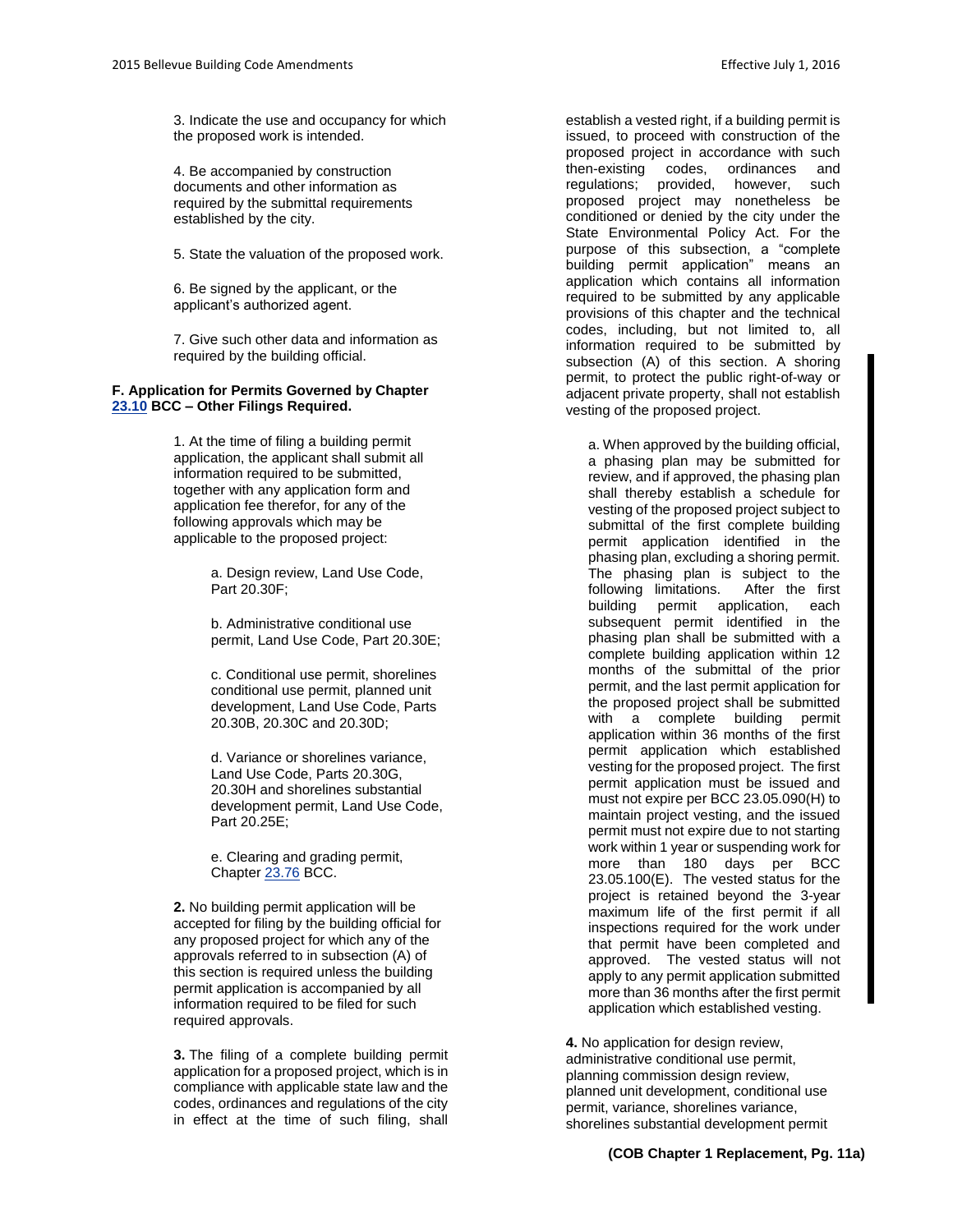or a clearing and grading permit shall be accepted by the city for filing unless it is accompanied by a complete building permit application.

#### **G. Applications for Permits Governed by Chapter [23.10](http://www.codepublishing.com/wa/bellevue/html/Bellevue23/Bellevue2310.html#23.10) BCC – Optional Method of Obtaining Prior Approvals – Vested Rights.**

1. Notwithstanding the provisions of subsection (F) of this section, an applicant may apply for a design review approval, an administrative conditional use permit, planned unit development approval, a conditional use permit, a shorelines conditional use permit, a variance, a shorelines variance, a shorelines substantial development permit or a clearing and grading permit prior to filing an application for a building permit, upon the following terms and conditions:

> a. The filing of an application for any of the approvals referred to in this chapter, prior to the filing of a valid and complete application for a building permit, shall not establish or create a vested right to proceed with construction of any proposed project in accordance with the codes, ordinances or regulations existing at the time of the filing of such application or at any time thereafter prior to the filing of a valid and complete building permit application.

b. An applicant who elects to take advantage of the provisions of this section shall be deemed to have specifically acknowledged, by submitting the application for the approvals referred to in subsection (G)(1) of this section, that the acceptance and processing of such application shall in no way establish or create a vested right to proceed with construction of any proposed project in accordance with the codes, ordinances or regulations existing at the time of filing of such application, or at any time thereafter prior to the filing of a valid and complete building permit application, except as provided in Land Use Code Sectio[n 20.40.500.](http://www.codepublishing.com/wa/bellevue/LUC/BellevueLUC2040.html#20.40.500)

2. An applicant who elects to take advantage of the provisions of this section may at any time elect to file a complete building permit application, notwithstanding that the approval applied for under this section has not previously been obtained.

**H. Time Limitation of Application.**

application shall expire by limitation and plans and other data submitted for review may thereafter be returned to the applicant or destroyed in accordance with state law by the building official. The building official may, prior to expiration, extend the time for action by the applicant for a period not exceeding 180 days.

**1.** Applications for which no permit is issued within one year following the date of

**2.** Applications may be canceled for inactivity if an applicant fails to respond to the department's written request for revisions, corrections, actions or additional information within 90 days of the date of request. The building official may extend the response period beyond 90 days if, within the original 90-day time period, the applicant provides and subsequently adheres to an approved schedule with specific target dates for submitting the full revisions, corrections or other information needed by the department.

**3.** In addition to the extension allowed in subsection (H)(1) of this section, the building official may extend the life of an application if any of the following conditions exist:

> a. Compliance with the State Environmental Policy Act is in progress; or

b. Any other city review is in progress; provided the applicant has submitted a complete response to city requests or the building official determines that unique or unusual circumstances exist that warrant additional time for such response, and the building official determines that the review is proceeding in a timely manner toward final city decision; or

c. Litigation against the city or the applicant is in progress, the outcome of which may affect the validity or the provisions of any permit issued pursuant to such application.

In no event may the building official extend the application for a period of more than 180 days following the conclusion of the applicable condition described in subsection (H)(3)(a).

# **23.05.100 Permit issuance. (COB Chapter 1 Replacement, Pg. 12a)**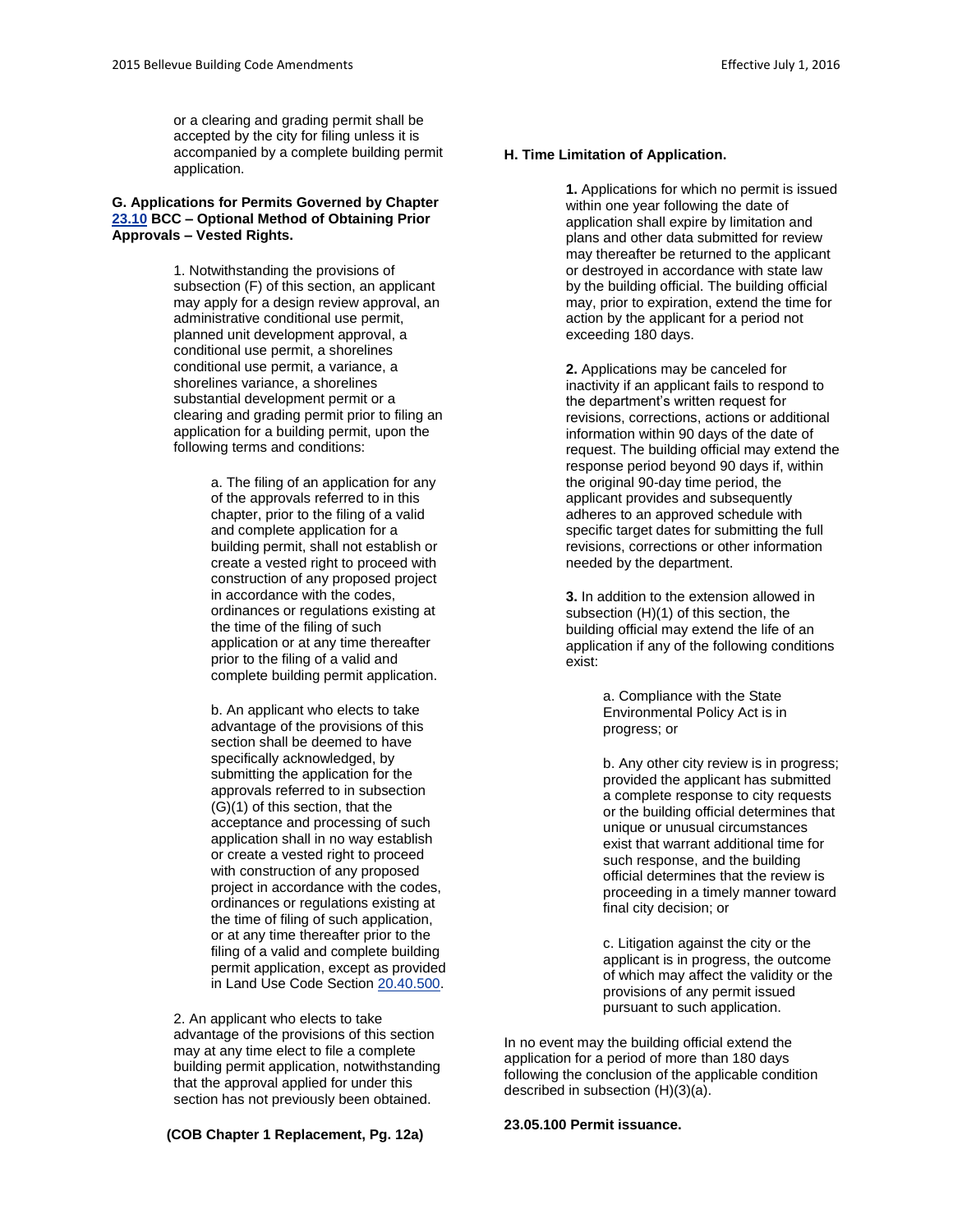#### **A. Issuance.**

**1.** The application and construction documents filed by an applicant for permit shall be reviewed by the building official. Such plans may be reviewed by other departments of the city to verify compliance with any applicable laws under their jurisdiction. If the building official finds that the work described in an application for a permit and the plans, specifications and other data filed therewith conform to the requirements of this chapter and the technical codes and other pertinent laws and ordinances, and that the fees specified in BC[C 23.05.120](http://www.codepublishing.com/wa/bellevue/html/Bellevue23/Bellevue2305.html#23.05.120) have been paid, and the applicant is the correct person to whom a permit may be issued as defined in this chapter, the building official shall issue a permit therefor to the applicant.

**2.** When a permit is issued when plans are required, the building official shall endorse in writing or stamp the plans and specifications "Approved." Approved construction documents shall not be changed, modified or altered without authorizations from the building official, and all work regulated by this chapter and the technical codes shall be done in accordance with the approved construction documents.

**3.** The building official may issue a permit for the construction of foundations or any other part of a building or structure or building service equipment before the construction documents for the whole building, structure or building service equipment have been submitted or approved, provided adequate information and detailed statements have been filed complying with all pertinent requirements of this chapter and the technical codes. The holder of such partial permit shall proceed at the holder's own risk with the building operation and without assurance that a permit for the entire building, structure or building service will be granted.

**B. To Whom Permit Issued.** Permits shall be issued only to a person, firm or corporation who demonstrates to the satisfaction of the building official that he/she is properly licensed, or exempt, as required by Chapter 18.27 RCW, or for electrical contractors, as required by Chapter 19.28 RCW, now or as hereafter amended, or to a person doing work at his/her own residence or place of business or other property owned by him/her; provided further, no such person, firm or corporation shall employ any unlicensed person, firm or corporation to perform the work authorized by the permit.

**C. Retention of Plans.** One set of approved construction documents shall be retained by the building official for the period required by law, and one set of approved construction documents shall be returned to the applicant and shall be kept on the site of the building or work at all times during which the work authorized thereby is in progress.

**D. Validity of Permit.** The issuance or granting of a permit shall not be construed to be a permit for, or an approval of, any violation of any of the provisions of this chapter or the technical codes or of any other ordinance of the city. Permits presuming to give authority to violate or cancel the provisions of this chapter, the technical codes, or other ordinances of the city shall not be valid. The issuance of a permit based on construction documents and other data shall not prevent the building official from requiring the correction of errors in the construction documents and other data. The building official is also authorized to prevent occupancy or use of a structure which is in violation of this chapter, the technical codes, or of any other ordinances of the city.

#### **E. Expiration of Permit.**

1. Every permit issued by the building official under the provisions of this chapter shall expire by limitation and become null and void if the building or work authorized by such permit is not commenced within one year from the date of such permit, or if work authorized by such permit is suspended or abandoned at any time after the work is commenced for a period of 180 days except that the building official may extend single-family permits for an additional period of up to 180 days at his sole discretion.

2. Permits issued under which work is continuously performed and the necessary periodic inspections are made shall be extended beyond the one-year period by the building official for a period of no more than one year. No more than two one-year extensions shall be granted except that the building official may extend single-family permits for an additional period of up to 90 days at his sole discretion.

#### **F. Suspension or Revocation.**

1. The building official may revoke or suspend the permit provided for in this section whenever:

> a. The permittee requests such revocation or suspension;

b. The work does not proceed in accordance with the construction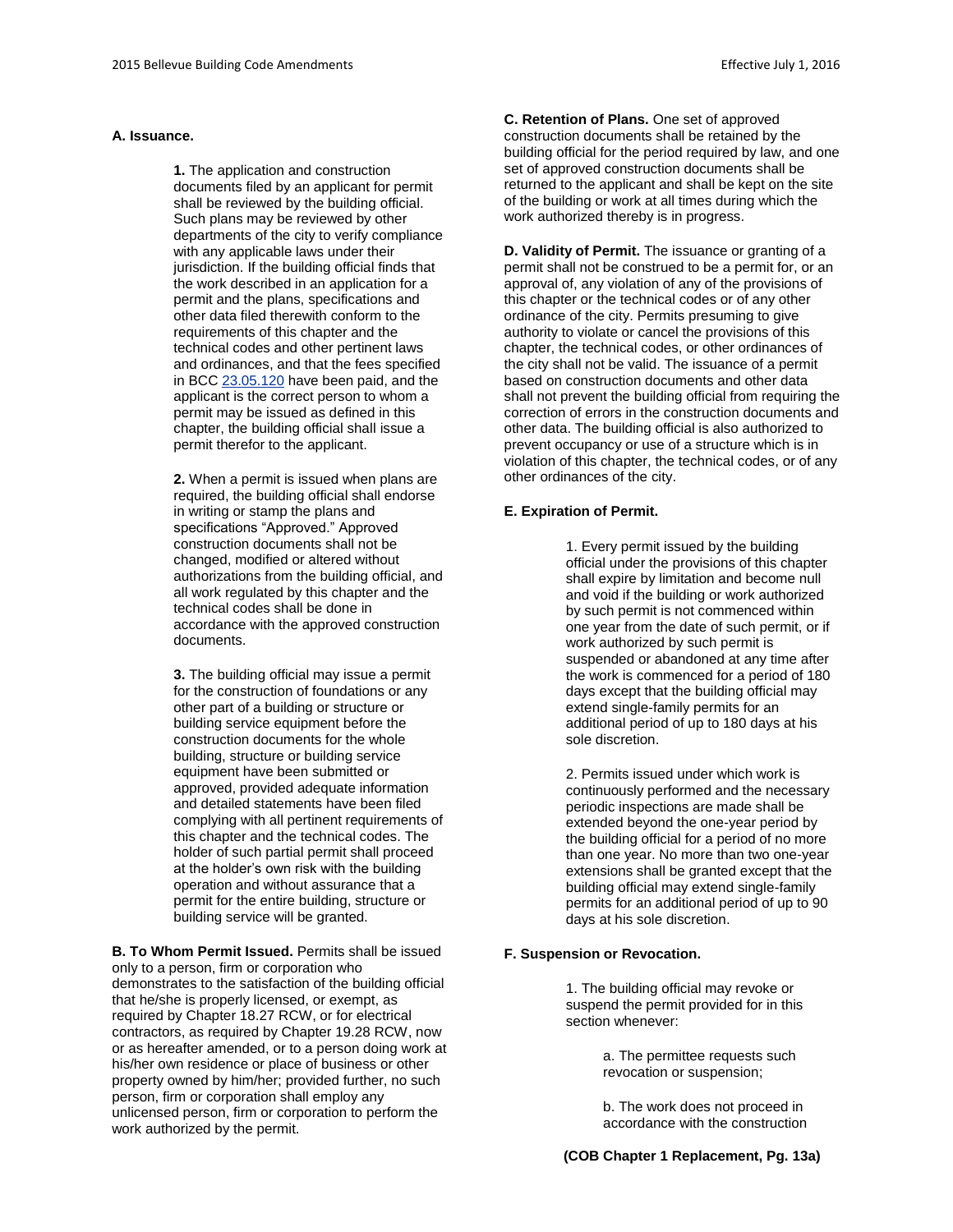documents, as approved, or is not in compliance with the requirements of this section, the technical codes or other city ordinances;

c. Entry upon the property for the purpose of investigation or inspection has been denied;

d. The permittee has made a misrepresentation of a material fact in applying for such permit;

e. The progress of the work indicates that the plan is or will be inadequate to protect the public, the adjoining property, street, utilities in the street, or the work endangers or will endanger the public, the adjoining property, street or utilities in the street;

f. The permit has not been acted upon within the time allowed for extensions pursuant to this section; and

g. The related building permit has expired without renewal, or has been revoked or canceled.

2. Upon suspension or revocation of the permit, all work thereupon shall cease, except as authorized by the building official.

**G. Assurance Device for Permits.** Before issuing any permit provided for in this section, the city may, in the discretion of the building official, require the applicant to execute and file with the city an assurance device pursuant to LU[C 20.40.490](http://www.codepublishing.com/wa/bellevue/LUC/BellevueLUC2040.html#20.40.490) in such reasonable sum and with the securities as the responsible administrative official may specify, conditioned that the applicant will pay any and all damages that may be recovered against the city by any person on account of injury to persons or property occasioned by or in any manner resulting from the issuance of the permit or by reason of any act or thing done pursuant thereto, or from the occupancy or disturbance of any street or sidewalk in the city and also to save and keep the city free from all such damages and costs as may be incurred in defending any such claim, and/or further conditioned that the applicant will pay to the city the cost of repairing any and all damage which may be done by the applicant or his agents to the streets, utilities or property of the city during or pursuant to the work covered by such permit.

**H. Placement of Permit.** The permit or copy shall be kept on the site of the work until the completion of the project. Approved plans and manufacturer's installation instructions, as required by the technical

**(COB Chapter 1 Replacement, Pg. 14a)**

codes, shall be available on the job site at the time of inspection.

#### **23.05.105 Construction documents.**

#### **A. Submittal Documents.**

1. General. Construction documents, special inspection and structural observation programs, and other data and information as required by the submittal requirements established by the city for each permit shall be submitted in one or more sets with each application for a permit. The construction documents shall be prepared by a registered design professional where required by the state of Washington. Where the building official, in his/her discretion, deems necessary, he/she may require additional construction documents for any application, which may be required to be prepared by a registered design professional.

**Exception:** The building official is authorized to waive the submission of construction documents and other data if it is found that the nature of the work applied for is such that review of construction documents is not necessary to obtain compliance with this chapter or the technical codes.

2. Electrical Engineer. Electrical plans for the following installations shall be prepared by, or under the direction of, a consulting electrical engineer registered under Chapter 18.43 RCW and Chapters 246-320, 388-97, and 392-344 WAC. All electrical plans must bear the engineer's stamp and signature.

> a. All educational facilities, hospitals and nursing homes;

b. All services or feeders rated 1,600 amperes or larger;

c. All installations identified in the National Electrical Code requiring engineering supervision;

d. As required by the building official for installations which by their nature are complex, hazardous or pose unique design problems.

#### **B. Information on Construction Documents.**

Construction documents and other information required to be provided shall conform to standards and specifications established by the city. Electronic media documents are permitted to be submitted when approved by the building official. Construction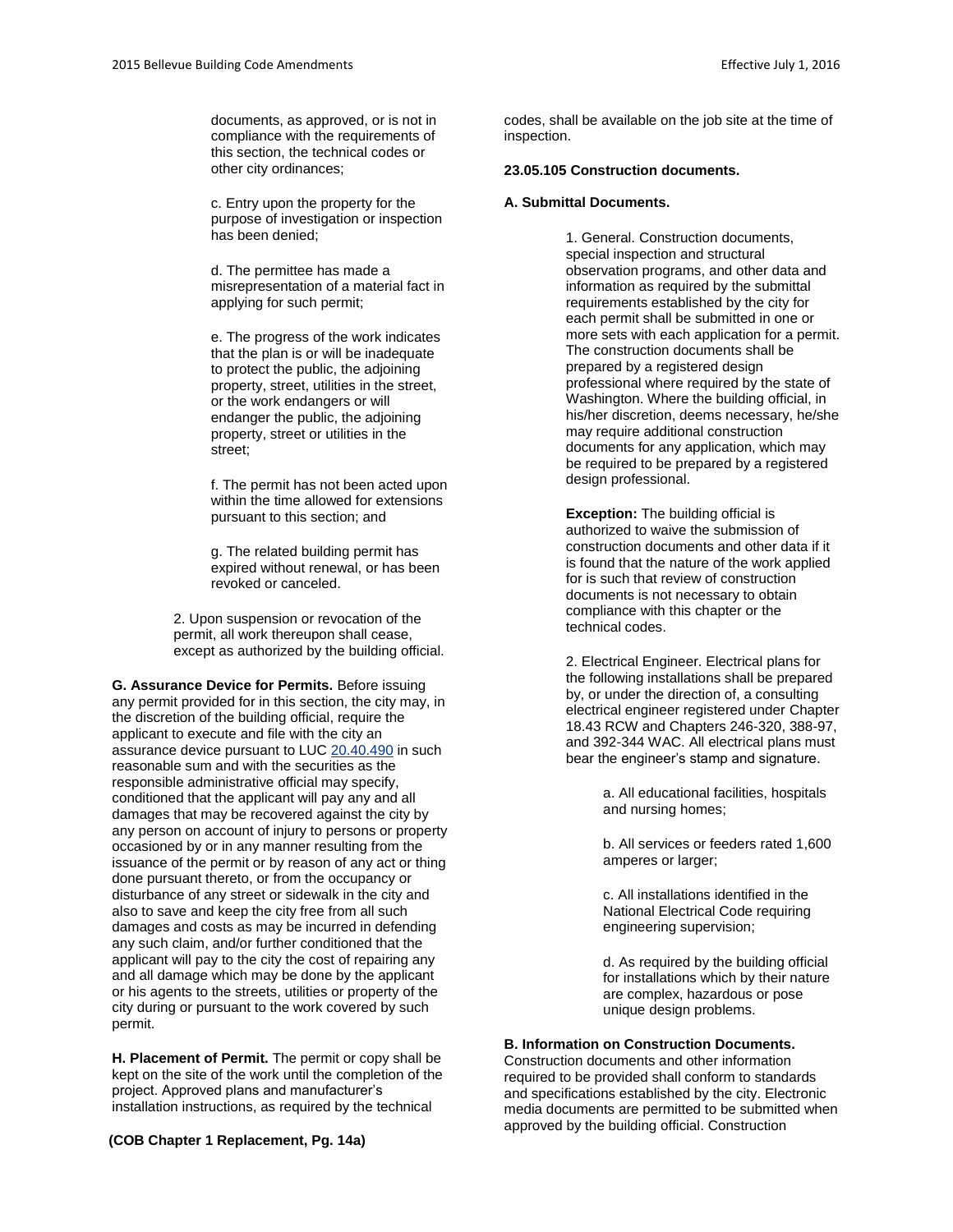documents shall be of sufficient clarity to indicate the location, nature and extent of the work proposed and show in detail that it will conform to the provisions of this chapter, the technical codes and relevant laws, ordinances, rules and regulations, as determined by the building official.

**C. Use of Consultants.** Whenever review of an application requires retention by the city for professional consulting services for other than normal plan review, the applicant shall reimburse the city the cost of such professional consulting services. This fee shall be in addition to the normal plan review and permit fees. The city may require the applicant to deposit an amount with the city estimated in the discretion of the building official to be sufficient to cover anticipated costs to retaining professional consultant services and to ensure reimbursement for such costs.

**D. Design Professional in Responsible Charge.**

When it is required that documents be prepared by a qualified registered design professional, the building official shall be authorized to require the owner to engage and designate on the building permit application a registered design professional who shall act as the registered design professional in responsible charge. If the circumstances require, the owner shall designate a substitute registered design professional in responsible charge who shall perform the duties required of the original registered design professional in responsible charge. The building official shall be notified in writing by the owner if the registered design professional in responsible charge is changed or is unable to continue to perform the duties. The registered design professional in responsible charge shall be responsible for reviewing and coordinating submittal documents prepared by others, including phased and deferred submittal items, for compatibility with the design of the building. Where structural observation is required by IBC Section 1704, the inspection program shall name the individual or firms who are to perform structural observation and describe the stages of construction at which structural observation is to occur.

**E. Deferred Submittals.** For the purposes of this section, deferred submittals are defined as those portions of the design that are not submitted at the time of the application and that are to be submitted to the building official within a specified period. Deferral of any submittal items shall have the prior approval of the building official. The registered design professional in responsible charge, or the applicant, if no design professional is required, shall list the deferred submittals on the construction documents for review by the building official. Where a design professional is required, documents for deferred submittal items shall be submitted to the registered design professional in responsible charge who shall review them and forward them to the building official with a notation indicating that the deferred submittal documents have been reviewed and been found to be in general conformance to the design of the building. The deferred submittal items shall not be installed until the design and submittal documents have been approved by the building official. The building official is authorized to charge an additional plan review fee to evaluate the deferred submittal under.

**F. Amended Construction Documents.** Work shall be installed in accordance with the approved construction documents, and any changes made during construction that are not in compliance with the approved construction documents shall be resubmitted for approval as an amended set of construction documents. The building official may authorize minor field changes subject to the approval of the field inspector.

#### **23.05.110 Temporary structures and uses. A. Temporary Permits – Technical Codes Other**

**Than the Electrical Code.** The building official is authorized to issue a permit for temporary structures and temporary uses. Such permits shall be limited as to time of service, but shall not be permitted for more than 180 days. The building official is authorized to grant extensions for demonstrated cause. Additional permits may be required under the technical codes or other city codes and regulations, including the Land Use Code. All temporary installations allowed under this section shall be made in accordance with the requirements of this chapter and the technical codes; provided, that the building official may permit deviations which will not permit hazards to life or property; and further provided, that whenever such hazards are deemed by the building official to exist, the building official may at once rescind or cancel the permit covering such installation and disconnect, or order the disconnection of, all energy to such equipment.

**B. Temporary Permits – Electrical Code.** If the building official finds that the safety of life and property will not be jeopardized, permits may be issued for temporary electrical installations for use during the construction of buildings or for carnivals, conventions, festivals, fairs, the holding of religious services, temporary lighting of streets, or other approved uses. Permission to use such temporary installation shall not be granted for a greater length of time than 90 days, except that a permit for a temporary installation to be used for constructing of a building may be issued for the period of construction. Should such temporary lighting be over the street area, the proper authorization for such use of the street must first be obtained. Additional permits may be required under the technical codes or other city codes and regulations, including the Land Use Code. All temporary electrical installations allowed under this section shall be made in accordance with the requirements of this chapter and the technical codes; provided, that the building official may permit deviations which will not permit hazards to life or

**(COB Chapter 1 Replacement, Pg. 15a)**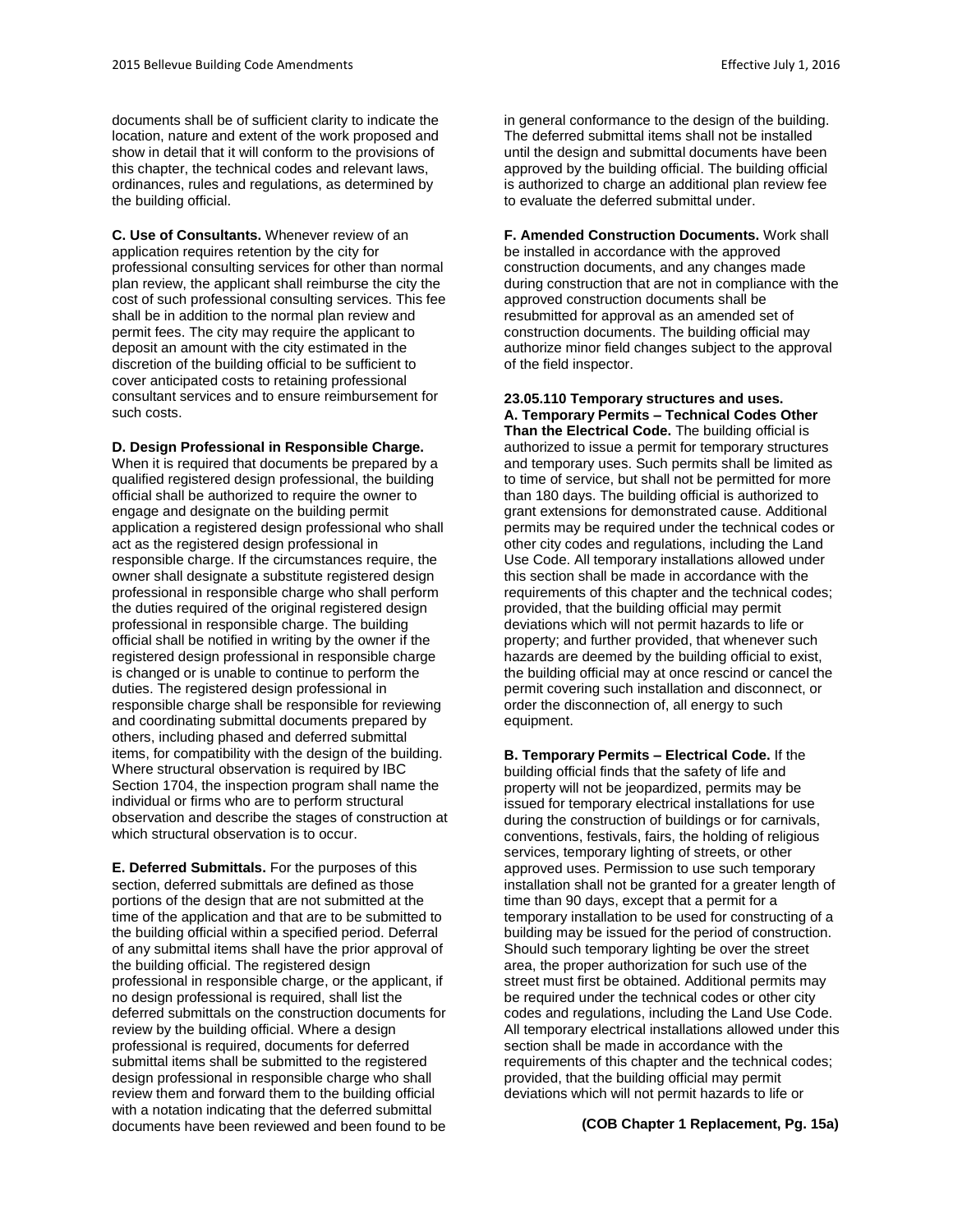property; and further provided, that whenever such hazards are deemed by the building official to exist, the building official may at once rescind or cancel the permit covering such installation and disconnect, or order the disconnection of all energy to such equipment.

**C.** For temporary electrical installations, the city will consider a permit applicant to be the owner per RCW [19.28.261](http://www.codepublishing.com/cgi-bin/rcw.pl?cite=19.28.261) under the following conditions. Any person, firm, partnership, corporation, or other entity registered as a general contractor under Chapter [18.27](http://www.codepublishing.com/cgi-bin/rcw.pl?cite=18.27) RCW will be permitted to install a single electrical service per address for the purposes of temporary power during the construction phase of a project, when all of the following conditions are met:

> 1. The installation is limited to the mounting and bracing of a pre-assembled pole or pedestal mounted service, the installation of a ground rod or ground plate, and the connection of the grounding electrode conductor to the ground rod or plate;

2. The total service size does not exceed 200 amperes, 250 volts nominal;

3. The service supplies no feeders;

4. Branch circuits not exceeding 50 amperes each are permitted, provided such branch circuits supply only receptacles that are either part of the service equipment or are mounted on the same pole;

5. The general contractor owns the electrical equipment;

6. The general contractor has been hired by the property owner as the general contractor for the project; and

7. The general contractor must purchase an electrical work permit for the temporary service, request inspection, and obtain approval prior to energizing the service.

**D. Conformance.** Temporary structures and uses shall conform to the structural strength, fire safety, means of egress, accessibility, light, ventilation and sanitary requirements of this chapter and the technical codes as necessary to ensure the public health, safety and general welfare.

**E. Termination of Approval.** The building official is authorized to terminate any temporary permit issued under this section and to order the activity, use or structure authorized under the permit to be discontinued.

**23.05.120 Fees.** 

The fee for each permit shall be as set forth in the fee ordinance, as now or hereafter amended.

### **23.05.130 Inspections.**

**A. General.** Construction or work for which a permit is required shall be subject to inspection by the building official and such construction or work shall remain accessible and exposed for inspection purposes until approved. Approval as a result of an inspection shall not be construed to be an approval of a violation of the provisions of this chapter, the technical codes, or of other ordinances of the city. Inspections presuming to give authority to violate or cancel the provisions of this chapter, the technical codes, or of other ordinances of the city shall not be valid. It shall be the duty of the permit applicant to cause the work to remain accessible and exposed for inspection purposes. Neither the building official nor the city shall be liable for expense entailed in the removal or replacement of any material required to allow inspection. When the installation of an electrical system is complete, an additional and final inspection shall be made. Electrical systems and equipment regulated by the National Electrical Code shall not be connected to the energy source until authorized by the building official.

**B. Preliminary Inspections.** Before issuing a permit, the building official is authorized to examine or cause to be examined buildings, structures and sites for which an application has been filed.

**C. Required Inspections.** The building official, upon notification, is authorized to make the following inspections:

> 1. Footing and Foundation Inspection. Footing and foundation inspections shall be made after excavations for footings are complete and any required reinforcing steel is in place. For concrete foundations, any required forms shall be in place prior to inspection. Materials for the foundation shall be on the job, except where concrete is ready-mixed in accordance with ASTM C 94, the concrete need not be on the job.

> 2. Electrical Underground. Underground inspection shall be made after trenches or ditches are excavated and bedded, piping and conductors are installed, and before backfill is installed. Where excavated soil contains rocks, broken concrete, frozen chunks and other rubble that would damage or break the raceway, cable or conductors, or where corrosive action will occur, protection shall be provided in the form of granular or selected material, approved running boards, sleeves or other means.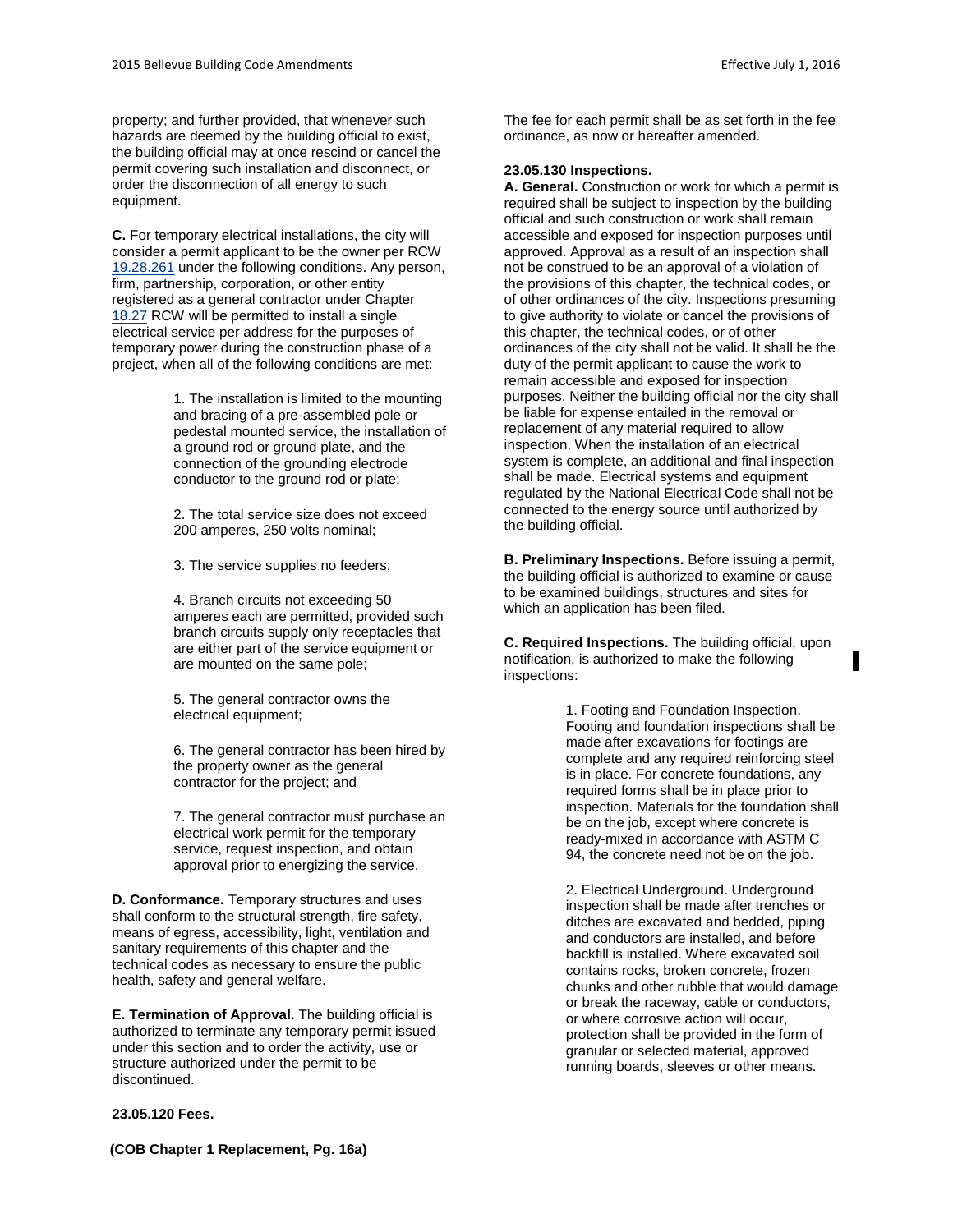3. Concrete Slab and Under-Floor Inspection. Concrete slab and under-floor inspections shall be made after in-slab or under-floor reinforcing steel and building service equipment, conduit, slab insulation, piping accessories and other ancillary equipment items are in place, but before any concrete is placed or floor sheathing installed, including the subfloor.

4. Lowest Floor Elevation. In flood hazard areas, upon placement of the lowest floor, including the basement, and prior to further vertical construction, the elevation certification required in IBC Section 1612.5 or IRC Section R322 shall be submitted to the building official.

5. Exterior Wall Sheathing Inspection. Exterior wall sheathing shall be inspected after all wall framing is complete, strapping and nailing is properly installed but prior to being covered.

6. Roof Sheathing Inspection. Roof sheathing shall be inspected after all roof framing is complete. No roof coverings shall be installed until inspections are made and approved.

7. IMC/UPC/GAS/NEC Rough-in Inspection. Rough-in mechanical, gas piping, plumbing and electrical shall be inspected when the rough-in work is complete and, if required, under test. No connections to primary utilities shall be made until the rough-in work is inspected and approved. Electrical rough-in inspection shall be made after the roof, framing, fireblocking and bracing are in place and all wiring and other components to be concealed are complete, and prior to the installation of wall or ceiling membranes. All required equipment grounding conductors installed in concealed cable or flexible conduit systems must be completely installed and made up at the time of the rough-in cover inspection.

**Exception:** Ground-source heat pump loop systems tested in accordance with Section 1208.1.1 shall be permitted to be backfilled prior to inspection.

8. Frame Inspection. Framing inspections shall be made after the roof deck or sheathing, all framing, fire blocking and bracing are in place and pipes, chimneys and vents to be concealed are complete and the rough electrical, plumbing, heating wires, pipes and ducts are approved.

9. Lath Inspection and Gypsum Board Inspection. Lath and gypsum board inspections shall be made after lathing and gypsum board, interior and exterior, are in place, but before any plastering is applied or gypsum board joints and fasteners are taped and finished.

Exception: Gypsum board that is not part of a fire-resistance rated assembly or a shear assembly.

10. Fire-Resistant Penetration Inspections. Protection of joints and penetrations in fireresistance-rated assemblies shall not be concealed from view until inspected and approved.

11. Energy Efficiency Inspection.

a. Envelope.

i. Wall Insulation Inspection. To be made after all wall insulation and air vapor retarder sheet or film materials are in place, but before any wall covering is placed.

ii. Glazing Inspection. To be made after glazing materials are installed in the building.

iii. Exterior Roofing Insulation. To be made after the installation of the roof insulation, but before concealment.

iv. Slab/Floor Insulation. To be made after the installation of the slab/floor insulation, but before concealment.

b. Mechanical.

i. Mechanical Equipment Efficiency and Economizer. To be made after all equipment and controls required by this chapter and the technical codes are installed and prior to the concealment of such equipment or controls.

ii. Mechanical Pipe and Duct Insulation. To be made after all pipe and duct insulation is in place, but before concealment.

**(COB Chapter 1 Replacement, Pg. 17a)**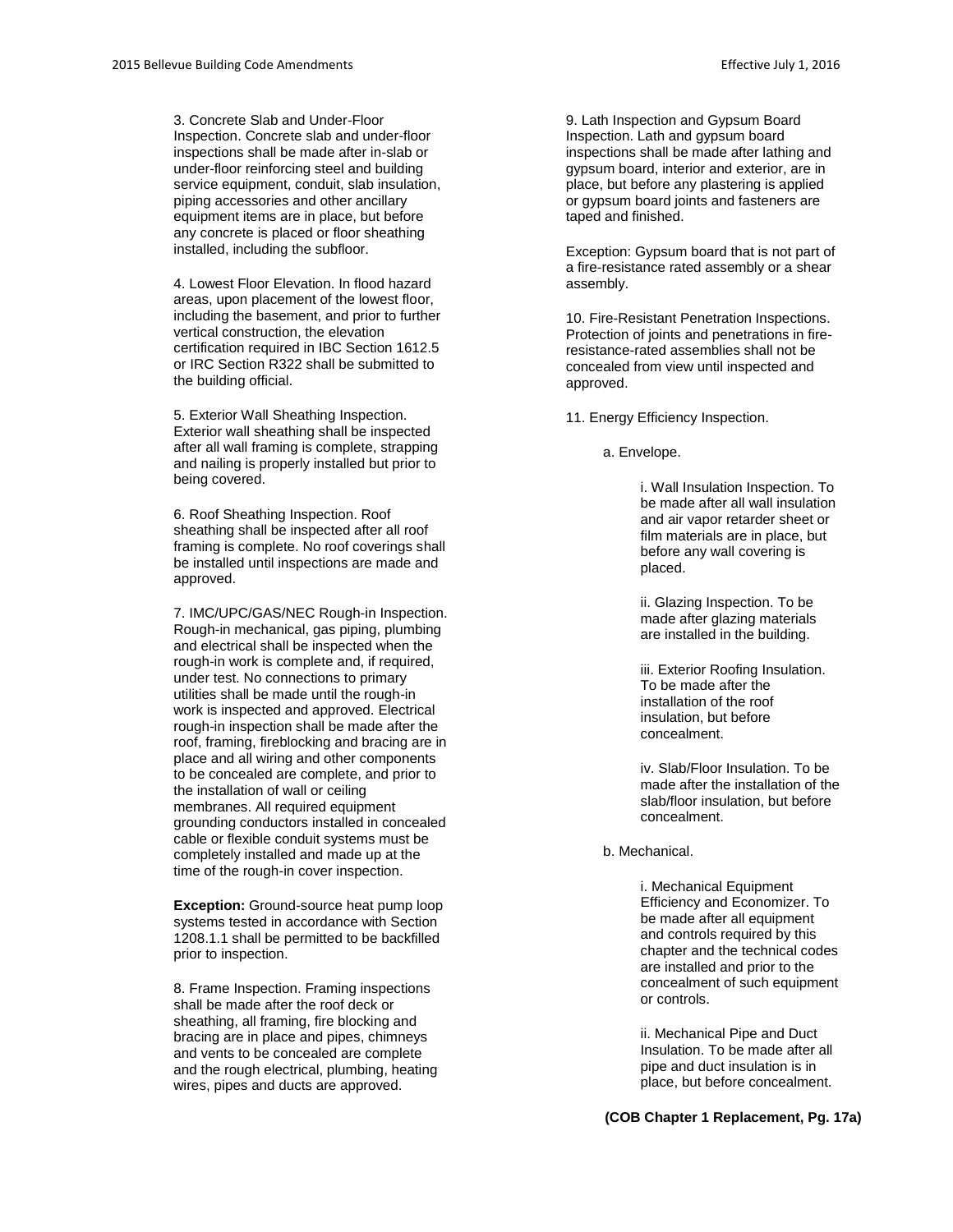c. Lighting and Motors.

i. Lighting Equipment and Controls. To be made after the installation of all lighting equipment and controls required by this chapter and the technical codes, but before concealment of the lighting equipment.

ii. Motor Inspections. To be made after installation of all equipment covered by the energy code, but before concealment.

12. Electrical. The building official may require special inspection of equipment or wiring methods under the following conditions:

> a. Where the installation requires special training, equipment, expertise, or knowledge;

> b. Where there is insufficient evidence of compliance with the provisions of this code;

> c. Where the material or method does not conform to the requirements of this code; or

d. To substantiate claims for alternative materials or methods.

Where such special inspection is required, it shall be performed by an accredited electrical products testing laboratory approved by the state of Washington under WAC [296-46B-999](http://www.codepublishing.com/cgi-bin/wac.pl?cite=296-46B-999) and acceptable to the building official. The special inspection person/agency shall be designated and approved prior to beginning the installation of wiring or equipment. A written report from the designated special inspection agency indicating that the installation conforms to the appropriate codes and standards shall be received by the building official prior to that installation being approved. All costs for such testing and reporting shall be the responsibility of the permit holder.

13. Final Inspection. The final inspection shall be made after all work required by the permit is completed.

**D. Reinspection.** The building official may require a structure or portions of work to be re-inspected. A reinspection fee may be assessed for each inspection or reinspection when such portion of work for which inspection is called is not complete, when corrections

called for are not made, when the approved plans and permit are not on site, or when the building is not accessible.

**E. Other Inspections.** In addition to the inspections specified above, the building official is authorized to make or require other inspections of any construction work to ascertain compliance with the provisions of this chapter, the technical codes and other laws that are enforced by the department of building safety.

**F. Special Inspections.** In addition to the inspections specified above, the building official is authorized to make or require special inspections for any type of work related to the technical codes by an approved agency at no cost to the city.

**G. Final Inspection.** The final inspection shall be made after all work required by the building permit is completed.

**H. Inspection Agencies.** The building official is authorized to accept reports of approved inspection agencies, provided such agencies satisfy the requirements as to qualifications and reliability.

**I. Inspection Requests.** It shall be the duty of the permit holder or their duly authorized agent to notify the building official when work is ready for inspection. It shall be the duty of the permit holder to provide access to and means for inspections of such work that are required by this chapter and the technical codes.

**J. Approval Required.** Work shall not be done beyond the point indicated in each successive inspection without first obtaining the approval of the building official. The building official, upon notification, shall make the requested inspections and shall either indicate the portion of the construction that is satisfactory as completed, or notify the permit holder or his or her agent wherein the same fails to comply with this chapter and the technical codes. Any portions that do not comply shall be corrected and such portion shall not be covered or concealed until authorized by the building official.

#### **23.05.140 Certificate of occupancy.**

**A. Use and Occupancy.** No building or structure shall be used or occupied, and no change in the existing occupancy classification of a building or structure or portion thereof shall be made until the building official has issued a certificate of occupancy therefor as provided herein. Issuance of a certificate of occupancy shall not be construed as an approval of a violation of the provisions of this chapter, the technical codes, or of other ordinances of the city. Certificates presuming to give authority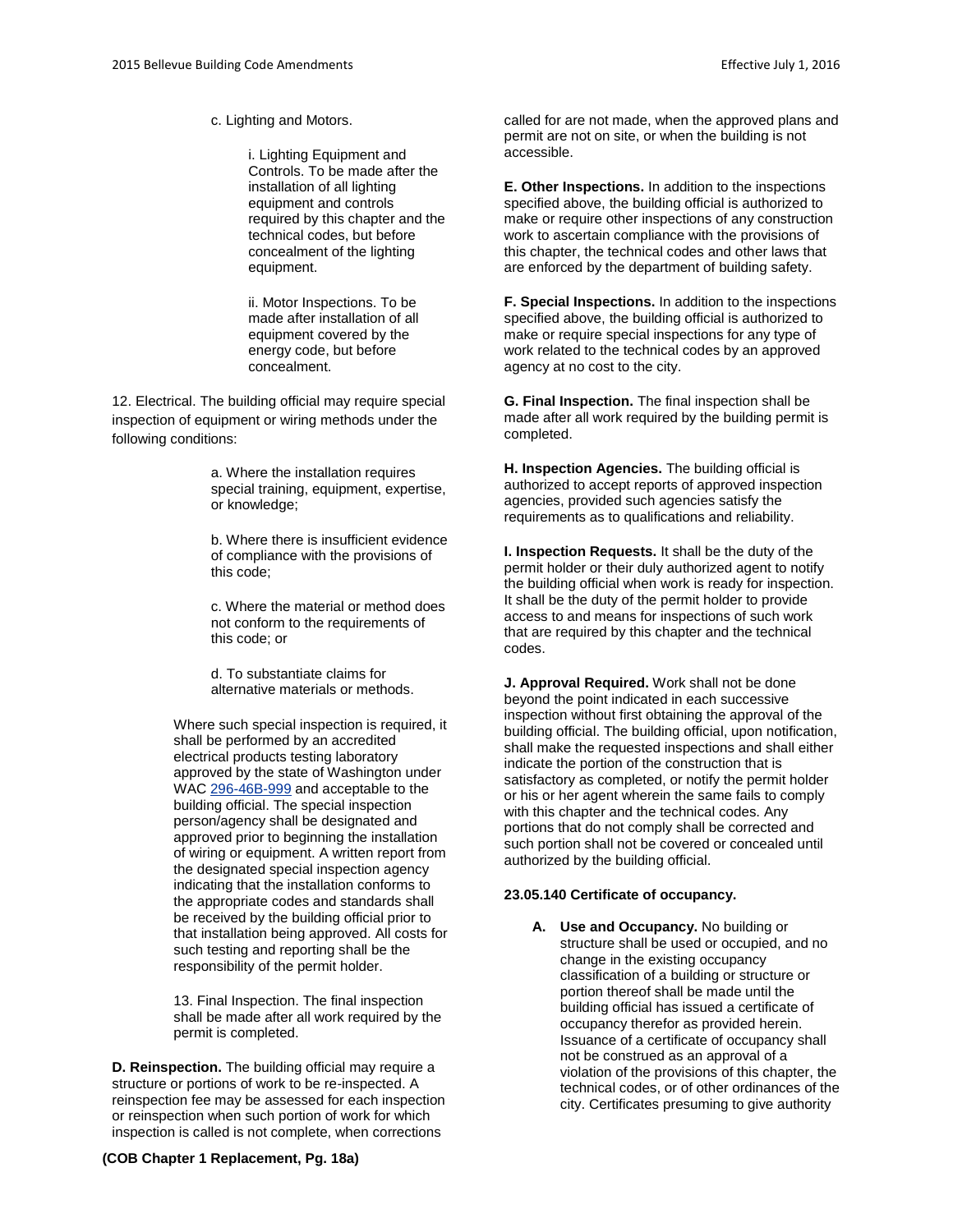to violate or cancel the provisions of this chapter, the technical

codes or other ordinances of the city shall not be valid.

**B. Certificate Issued.** After the building official inspects the building or structure and finds no violations of the provisions of this chapter, the technical codes, or other laws that are enforced by the city, and finds compliance with the terms of all applicable permits, the building official shall issue a certificate of occupancy that contains the following:

1. The building permit number.

2. The address of the structure.

3. The name and address of the owner.

4. A description of that portion of the structure for which the certificate is issued.

5. A statement that the described portion of the structure has been inspected for compliance with the requirements of this chapter and the technical codes for the occupancy and division of occupancy and the use for which the proposed occupancy is classified.

6. The name of the building official.

7. The edition of the technical code under which the permit was issued.

8. The use and occupancy, in accordance with the provisions of Chapter 3 of the International Building Code.

9. The type of construction as defined in Chapter 6 of the International Building Code.

10**.** The design occupant load.

11. If an automatic sprinkler system is provided, whether the sprinkler system is required.

12. Any special stipulations and conditions of the permit.

**C. Temporary or Phased Occupancy.** The building official is authorized to issue a temporary or phased certificate of occupancy before the completion of the entire work covered by the permit; provided, that such portion or portions shall be occupied safely. The building official is authorized to require, in addition to the completion of life safety building components, any

or all accessibility components. The building official shall set a time period during which the temporary or phased certificate of occupancy is valid. The building official is authorized to require that a performance bond or other assurance device be posted with the city which shall be refundable upon inspection, final approval and a request in writing for the refund. It shall be the duty of the applicant to request the refund.

**D. Revocation.** The building official is authorized to, in writing, suspend or revoke a certificate of occupancy issued under the provisions of this chapter wherever the certificate is issued in error, or on the basis of incorrect information supplied, or where it is determined that the building or structure or portion thereof is in violation of any ordinance or regulation or any of the provisions of this chapter or the technical codes.

#### **23.05.150 Service utilities.**

**A. Connection of Service Utilities.** No person shall make connections from a utility, source of energy, fuel or power to any building or system that is regulated by this chapter and the technical codes for which a permit is required, until approved by the building official.

**B. Temporary Connection.** The building official shall have the authority to authorize the temporary connection of the building or system to the utility source of energy, fuel or power.

**C. Authority to Disconnect Service Utilities.** The building official shall have the authority to authorize disconnection of utility service to the building, structure or building service equipment regulated by this chapter and the technical codes in case of emergency where necessary to eliminate an immediate hazard to life or property, or when such utility connection has been made without the required approval. The building official shall notify the serving utility, and wherever possible the owner and occupant of the building, structure or building service equipment of the decision to disconnect prior to taking such action. If not notified prior to disconnecting, the owner or occupant of the building, structure or building service equipment shall be notified in writing as soon as practical thereafter.

#### **23.05.160 Hearing examiner.**

Pursuant to Chapter [3.68](http://www.codepublishing.com/wa/bellevue/html/Bellevue03/Bellevue0368.html#3.68) BCC the hearing examiner shall hear and decide appeals of interpretations of the technical codes made by the building official, as provided in Chapter [3.68](http://www.codepublishing.com/wa/bellevue/html/Bellevue03/Bellevue0368.html#3.68) BCC; provided, however, that appeals of interpretations made by the building official in proceedings authorized under Chapte[r 1.18](http://www.codepublishing.com/wa/bellevue/html/Bellevue01/Bellevue0118.html#1.18) BCC shall be heard simultaneously with the underlying action before the hearing examiner presiding over the proceeding.

#### **23.05.170 Violations.**

**(COB Chapter 1 Replacement, Pg. 19a)**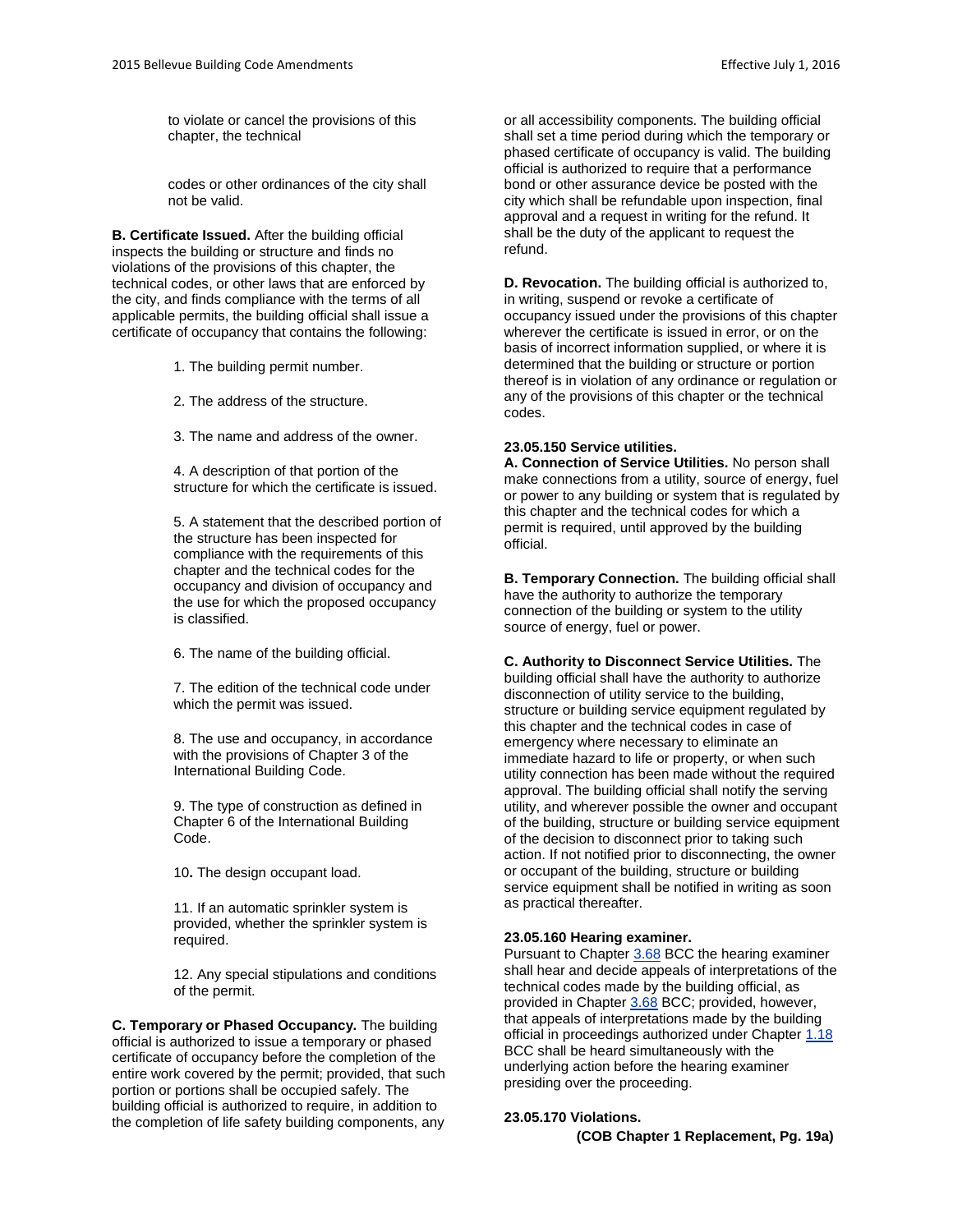**A. Unlawful Acts.** It shall be unlawful for any person to erect, construct, alter, extend, repair, move, remove, demolish or occupy any building, structure or

equipment regulated by this chapter or the technical codes, or cause same to be done, in conflict with or in violation of any of the provisions of this chapter or the technical codes.

**B. Civil Violation.** Any violation of any of the provisions of this chapter or of the technical codes constitutes a civil violation as provided for in Chapter [1.18](http://www.codepublishing.com/wa/bellevue/html/Bellevue01/Bellevue0118.html#1.18) BCC, for which a monetary penalty may be imposed as provided therein.

**C. Criminal Penalty**. In addition to or as an alternative to any other penalty provided in this chapter or by law, any person who violates any of the provisions of this chapter or the technical codes shall be guilty of a misdemeanor and upon conviction shall be punished as provided in Title 10 of BCC.

**D. Separate Offense.** Each day or portion thereof upon which a violation occurs constitutes a separate offense for purposes of subsections (B) and (C) of this section.

**E. Destruction of Notice**. It shall be unlawful for any person to remove, mutilate, destroy or conceal any notice issued and posted by the building official pursuant to the provisions of this chapter or the technical codes.

#### **23.05.180 Stop work order.**

**A. Authority.** Whenever the building official finds any work being performed in a manner contrary to the provisions of this chapter, the technical codes, or other pertinent laws or ordinances implemented through the enforcement of this chapter or the technical codes, or in a manner that violates the terms and conditions of any permit issued by the city, the building official is authorized to issue a stop work order.

**B. Issuance.** The stop work order shall be in writing and shall be given to the owner of the property involved, or to the owner's agent, or to the person doing the work. If, with reasonable diligence the stop work order cannot be given to any such person, the stop work order may be posted on the site. Upon issuance of a stop work order, the cited work shall immediately cease. The stop work order shall state the reason for the order, and the conditions under which the cited work will be permitted to resume.

**C. Investigation Fee.** The building official is authorized to assess a special investigation fee for the issuance of a stop work order.

**D. Unlawful Continuance.** Any person who shall continue any work in or about the structure after having been served with a stop work order, except **(COB Chapter 1 Replacement, Pg. 20a)** such work as that person is directed to perform to remove a violation or unsafe condition, shall be subject to penalties as prescribed by law.

#### **23.05.190 Unsafe structures and equipment.**

**A.** Buildings or structures regulated by this chapter and the technical codes which are structurally inadequate or have inadequate egress, or which constitute a fire hazard, or are otherwise dangerous to human life are, for the purpose of this section, unsafe buildings.

**B.** Building service equipment regulated by such codes which constitutes a fire, electrical or health hazard, or an unsanitary condition, or which is otherwise dangerous to human life is, for the purpose of this section, unsafe. Use of buildings, structures or building service equipment constituting a hazard to safety, health or public welfare by reason of inadequate maintenance, dilapidation, obsolescence, fire hazard, disaster, damage or abandonment is, for the purpose of this section, an unsafe use.

**C.** Parapet walls, cornices, spires, towers, tanks, statuary and other appendages or structural members which are supported by, attached to, or otherwise unable to sustain the design loads which are specified in the building code are designated as unsafe building appendages.

**D.** Unsafe buildings, structures or appendages and building service equipment are declared to be public nuisances and shall be abated by repair, rehabilitation, demolition or removal in accordance with the procedures set forth in the dangerous buildings code or such alternative procedure as may be adopted by the city. As an alternative, the building official or other employee or official of the city as designated by the governing body may institute other appropriate action to prevent, restrain, correct or abate the violation.

#### **E. Authority to Condemn Electrical Systems.**

Wherever the building official determines that any electrical system, or portion thereof, regulated by this code has become hazardous to life, health or property, the building official shall order in writing that such electrical systems either be removed or restored to a safe condition. A time limit for compliance with such order shall be specified in the written notice. A person shall not use or maintain a defective electrical system or equipment after receiving such notice. Where such electrical system is to be disconnected, written notice as prescribed in this code shall be given. In cases of immediate danger to life or property, such disconnection shall be made immediately without such notice.

**F. Connection after Order to Disconnect.** A person shall not make utility service or energy source connections to systems regulated by this code which have been disconnected or ordered to be